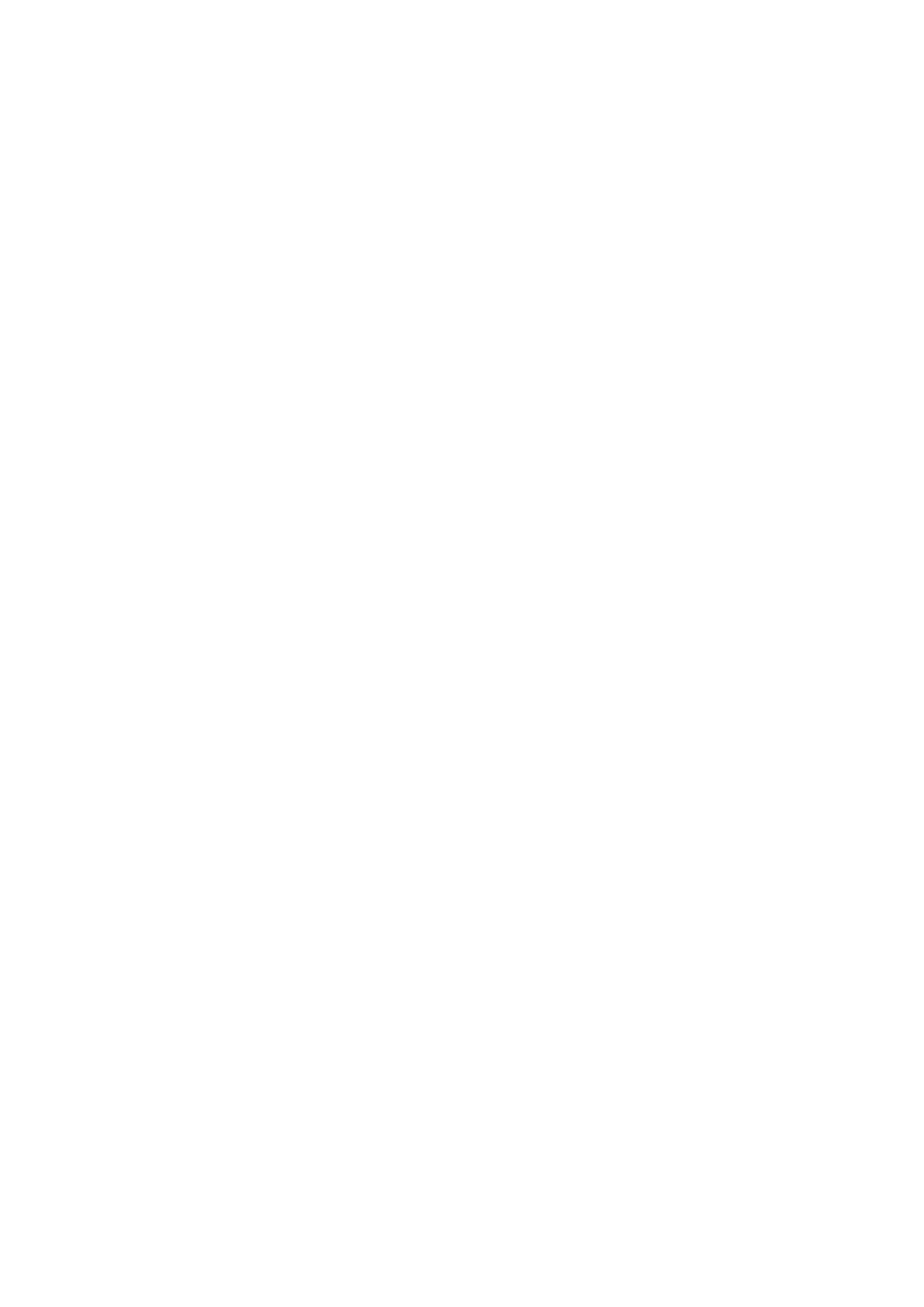

**Australian Government** 

**Rural Industries Research and Development Corporation** 

# **Native Australian Bees as Potential Pollinators of Lucerne**

by Katja Hogendoorn and Mike Keller

October 2012

RIRDC Publication No 12/048 RIRDC Project No 005657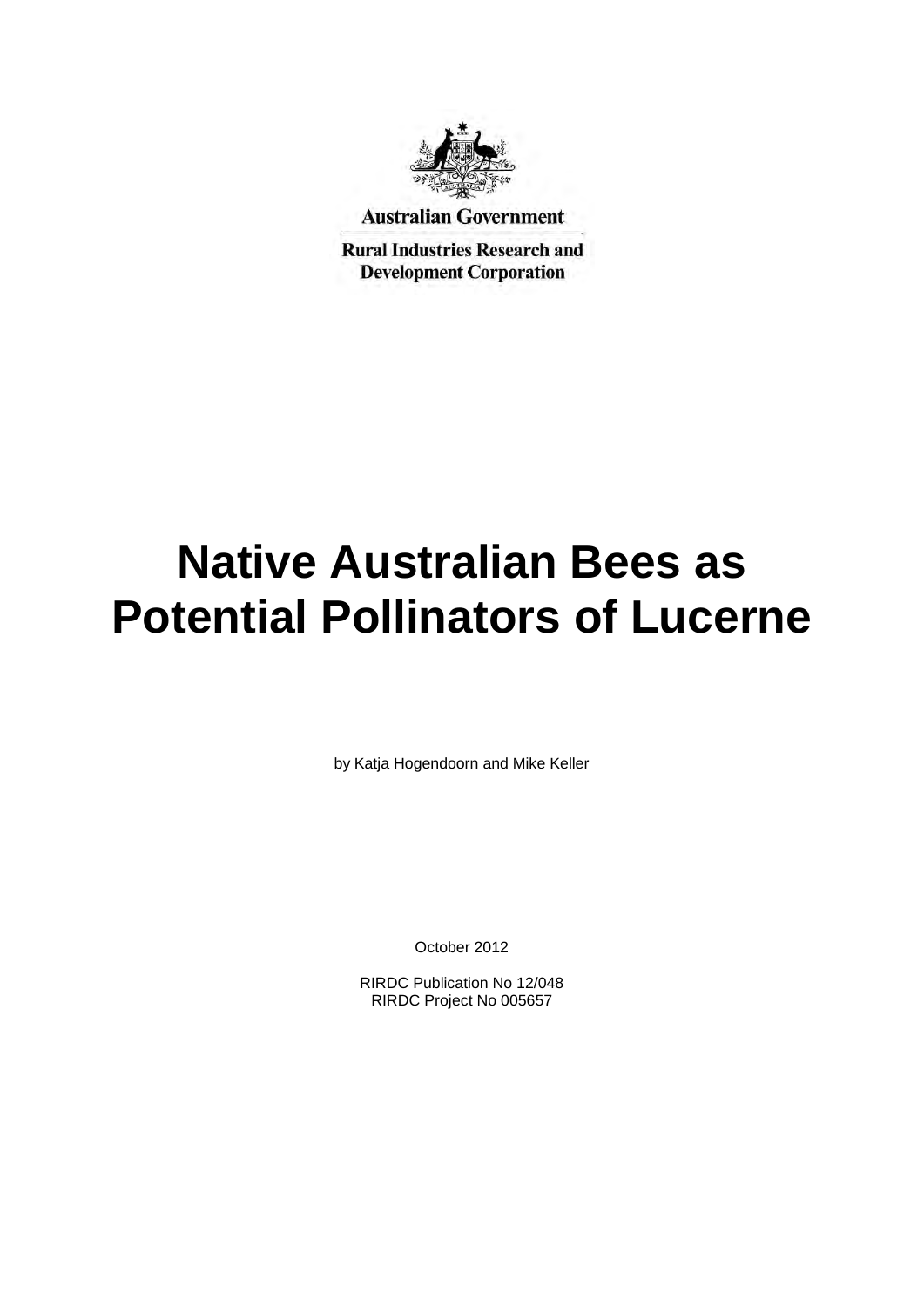© 2012 Rural Industries Research and Development Corporation. All rights reserved.

ISBN 978-1-74254-391-8 ISSN 1440-6845

*Native Australian Bees as Potential Pollinators of Lucerne Publication No. 12/048 Project No. PRJ-005657* 

The information contained in this publication is intended for general use to assist public knowledge and discussion and to help improve the development of sustainable regions. You must not rely on any information contained in this publication without taking specialist advice relevant to your particular circumstances.

While reasonable care has been taken in preparing this publication to ensure that information is true and correct, the Commonwealth of Australia gives no assurance as to the accuracy of any information in this publication.

The Commonwealth of Australia, the Rural Industries Research and Development Corporation (RIRDC), the authors or contributors expressly disclaim, to the maximum extent permitted by law, all responsibility and liability to any person, arising directly or indirectly from any act or omission, or for any consequences of any such act or omission, made in reliance on the contents of this publication, whether or not caused by any negligence on the part of the Commonwealth of Australia, RIRDC, the authors or contributors.

The Commonwealth of Australia does not necessarily endorse the views in this publication.

This publication is copyright. Apart from any use as permitted under the *Copyright Act 1968*, all other rights are reserved. However, wide dissemination is encouraged. Requests and inquiries concerning reproduction and rights should be addressed to the RIRDC Publications Manager on phone 02 6271 4165.

#### **Researcher Contact Details**

Dr Katja Hogendoorn The University of Adelaide, Adelaide SA 5005 Assoc. Prof. Michael Keller The University of Adelaide, Adelaide SA 5005

katja.hogendoorn@adelaide.edu.au

mike.keller@adelaide.edu.au

In submitting this report, the researcher has agreed to RIRDC publishing this material in its edited form.

#### **RIRDC Contact Details**

Rural Industries Research and Development Corporation Level 2, 15 National Circuit BARTON ACT 2600

PO Box 4776 KINGSTON ACT 2604

Phone: 02 6271 4100<br>Fax: 02 6271 4199 02 6271 4199 Email: rirdc@rirdc.gov.au. Web: http://www.rirdc.gov.au

Electronically published by RIRDC in October 2012 Print-on-demand by Union Offset Printing, Canberra at [www.rirdc.gov.au](http://www.rirdc.gov.au/)  or phone 1300 634 313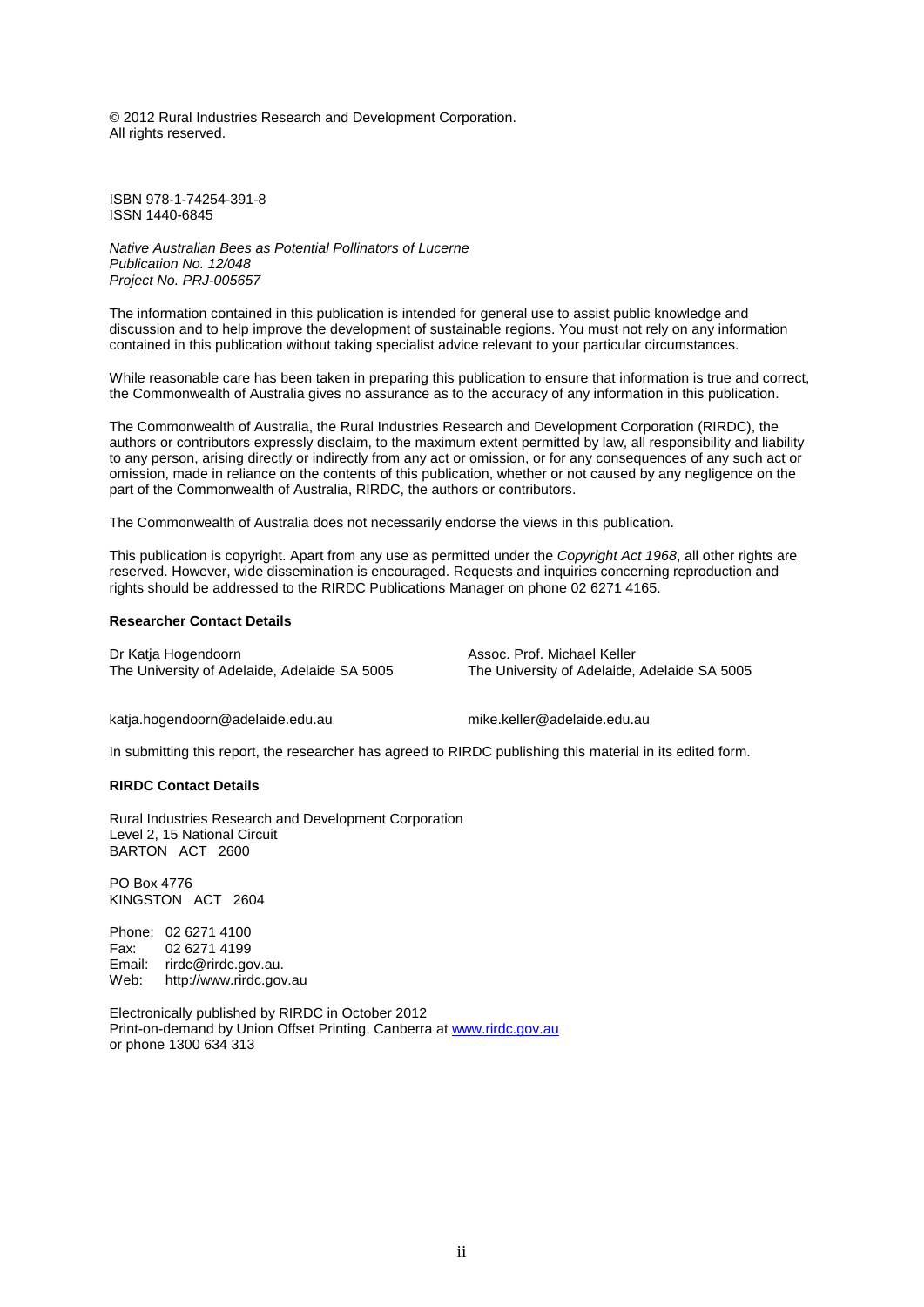## <span id="page-4-0"></span>**Foreword**

Many rural industries rely either directly or indirectly on the services of pollinators. Bees are among the most important crop pollinators, but the role of Australia's 1600 native bee species in the pollination of crops is largely unknown.

The use, maintenance and enhancement of native bees as crop pollinators can benefit both growers and the society as a whole. Native bees have the potential to increase both the yield of pollinationdependent crops, and their management ensures the resilience of an important ecosystem service. Enhancement of native bee densities can be conducive to more ecologically friendly crop management with consequential benefits for the health of consumers and agro-ecosystems. Native bees can provide continuing pollination service when densities of feral honeybees drop due to the anticipated incursion of the Varroa mite. To ensure these free pollination services, we need to identify the native bee species that are beneficial pollinators of crops and determine how to manage these bees in the crop environment.

This proof-of-concept study assessed the utility of several native bee species for pollination of lucerne and developed strategies to manage these bees in the crop. The key findings include (1) the identification of native species of resin bees that pollinate lucerne in captivity, (2) the development of artificial nesting substrate for these bees, (3) management practices for selected species, and (4) the identification of a common ground nesting bee as an efficient pollinator of lucerne.

This is only a first step towards the development of sustainable management systems for native crop pollinators in Australia. Further studies are needed to develop practical management methods for native bees as a way to ensure pollination of lucerne. We need to assess the performance of bee shelters in attracting and maintaining populations of native bees in lucerne and other crops. We need to investigate the possibilities of working with 'seed populations' of native bees. It will be critical to verify the performance of these bees outside protected cages. And finally, the management of native bees must be integrated with other aspects of crop management, such as the use of systemic pesticides and irrigation techniques. Nevertheless, this study provides a foundation for further development of native bees as reliable pollinators of lucerne.

This project was funded from RIRDC core funds which are provided by the Australian Government, and profited from in-kind support from the Pastures Group of the South Australian Research and Development Institute (SARDI).

This report is an addition to RIRDC's diverse range of over 2000 research publications and it forms part of our pasture seeds R&D program, which aims to maximise opportunities and minimise risks for a profitable and sustainable pasture seeds industry based on reputation for reliable supply, domestically and internationally, for a range of quality pasture species.

Most of RIRDC's publications are available for viewing, free downloading or purchasing online at [www.rirdc.gov.au.](http://www.rirdc.gov.au/) Purchases can also be made by phoning 1300 634 313.

**Craig Burns** Managing Director Rural Industries Research and Development Corporation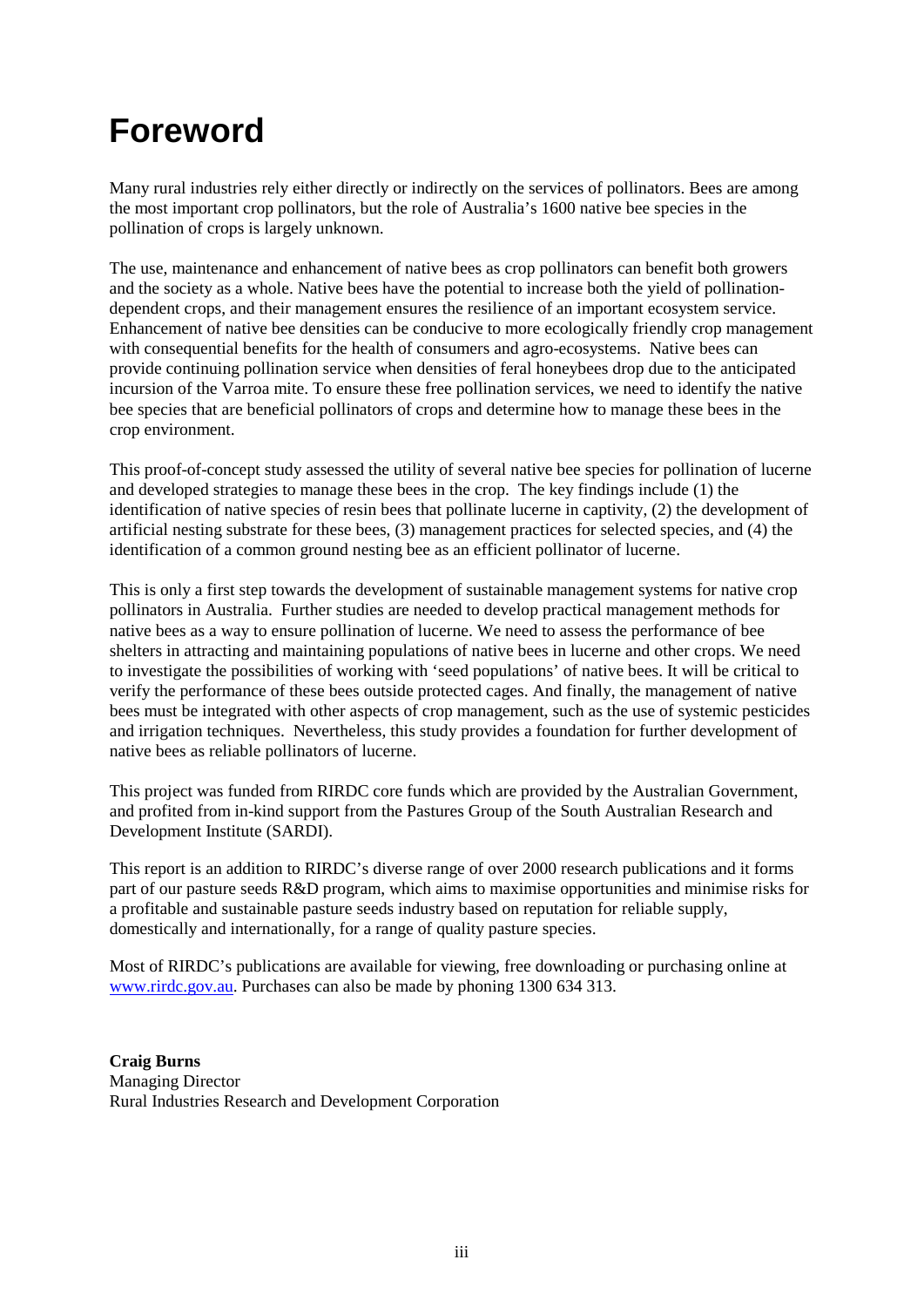## <span id="page-5-0"></span>**About the Authors**

Dr. Katja Hogendoorn is a research associate at the University of Adelaide, with more than 25 years experience in the study of behaviour and ecology of bees, specifically in the context of crop pollination. Her current research focuses on the importance of native bees in agro-ecosystems and for the pollination of native plants. She also investigates how we can manage native bees to enhance their ecosystem services.

Dr Michael Keller leads the Plant Protection Group at the University of Adelaide. His research is focused on beneficial insects that contribute to biological pest control and pollination.

## <span id="page-5-1"></span>**Acknowledgments**

We acknowledge the funding provided by RIRDC. Support from the SARDI Pastures Groupand from the University of Adelaide is also acknowledged.

In addition, we are grateful to Dr Remko Leijs (South Australian Museum) for intellectual encouragement and practical support, to Dr Jennifer Gardner (Waite Arboretum) for opportunities and support in building a bee wall in the Arboretum, to Faerlie Bartholomaeus and Arthur Mark for technical assistance. James De Barro donated some alfalfa leafcutter bees used during the first year of the project, and Charlie Hilton allowed us to catch bees on his property. Steve Hughes, Jake Howie, Trevor Wicks and Alan Humphries (SARDI) shared insightful suggestions during the project.

## <span id="page-5-2"></span>**Abbreviations**

| $\rm ^{\circ}C$ | degrees Celsius                                              |
|-----------------|--------------------------------------------------------------|
| А.              | Amegilla                                                     |
| L.              | Lipotriches or Lasioglossum                                  |
| $M_{\cdot}$     | Megachile                                                    |
| mm              | millimetre                                                   |
| p.a.            | per annum                                                    |
| <b>RIRDC</b>    | <b>Rural Industries Research and Development Corporation</b> |
| SA.             | South Australia                                              |
| <b>SARDI</b>    | South Australian Research and Development Institute          |
| <b>SAM</b>      | South Australian Museum                                      |
| <b>WINC</b>     | Waite Insect and Nematode Collection                         |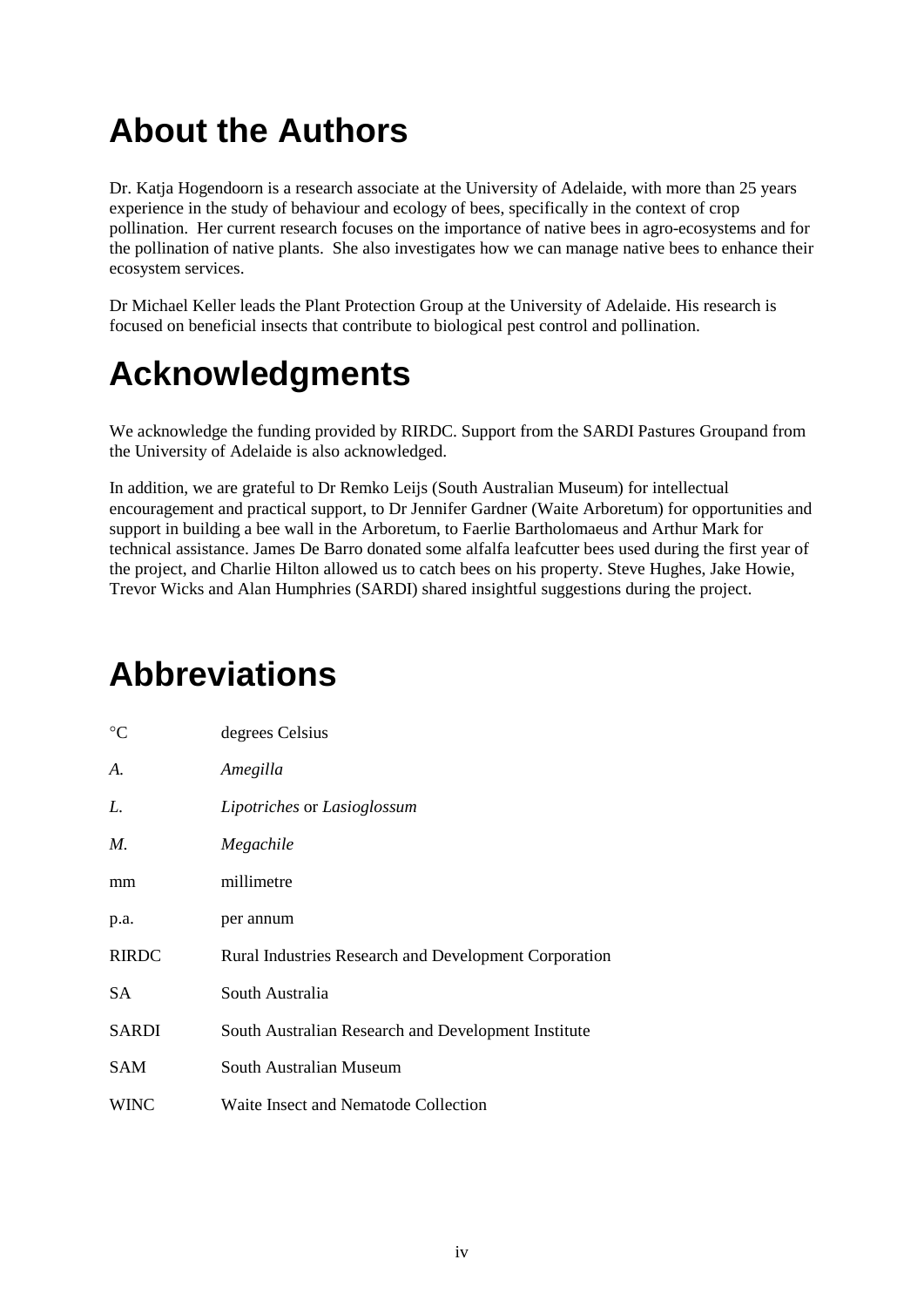## **Contents**

| $\textbf{Methods} \textcolor{red}{}\textcolor{red}{}\textbf{m} \textcolor{red}{}\textcolor{red}{}\textbf{m} \textcolor{red}{}\textbf{m} \textcolor{red}{}\textbf{m} \textcolor{red}{}\textbf{m} \textcolor{red}{}\textbf{m} \textcolor{red}{}\textbf{m} \textcolor{red}{}\textbf{m} \textcolor{red}{}\textbf{m} \textcolor{red}{}\textbf{m} \textcolor{red}{}\textbf{m} \textcolor{red}{}\textbf{m} \textcolor{red}{}\textbf{m} \textcolor{red}{}\textbf{m} \textcolor{red}{}\textbf{m} \textcolor{red}{}\textbf{m} \textcolor{red}{}\textbf{$ |  |
|------------------------------------------------------------------------------------------------------------------------------------------------------------------------------------------------------------------------------------------------------------------------------------------------------------------------------------------------------------------------------------------------------------------------------------------------------------------------------------------------------------------------------------------------|--|
|                                                                                                                                                                                                                                                                                                                                                                                                                                                                                                                                                |  |
|                                                                                                                                                                                                                                                                                                                                                                                                                                                                                                                                                |  |
|                                                                                                                                                                                                                                                                                                                                                                                                                                                                                                                                                |  |
|                                                                                                                                                                                                                                                                                                                                                                                                                                                                                                                                                |  |
|                                                                                                                                                                                                                                                                                                                                                                                                                                                                                                                                                |  |
|                                                                                                                                                                                                                                                                                                                                                                                                                                                                                                                                                |  |
|                                                                                                                                                                                                                                                                                                                                                                                                                                                                                                                                                |  |
|                                                                                                                                                                                                                                                                                                                                                                                                                                                                                                                                                |  |
|                                                                                                                                                                                                                                                                                                                                                                                                                                                                                                                                                |  |
|                                                                                                                                                                                                                                                                                                                                                                                                                                                                                                                                                |  |
|                                                                                                                                                                                                                                                                                                                                                                                                                                                                                                                                                |  |
|                                                                                                                                                                                                                                                                                                                                                                                                                                                                                                                                                |  |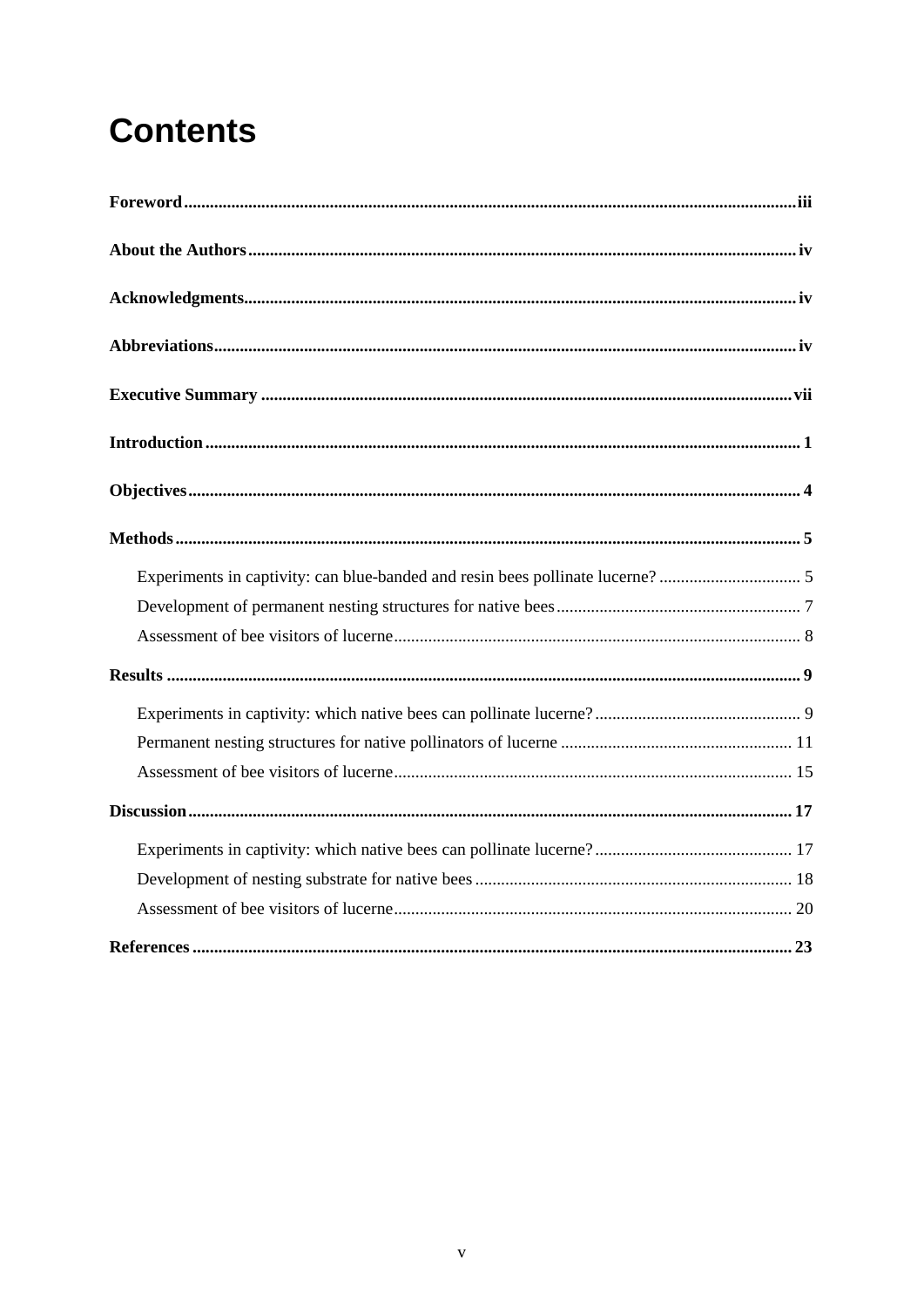### **Tables**

Table 1. The significance of differences in pod set between different pollination treatments......... 9

### **Figures**

| Figure 1. | The average number of pods per flower per raceme for the different pollination<br>treatments ( $n = 200$ racemes per treatment). Amegilla 1 is in the presence, Amegilla 2 in<br>the absence of alternative food plants. Significant differences are indicated by 'a', 'b',                                                                                                           |
|-----------|---------------------------------------------------------------------------------------------------------------------------------------------------------------------------------------------------------------------------------------------------------------------------------------------------------------------------------------------------------------------------------------|
| Figure 2. | The alfalfa leafcutter bee (Megachile rotundata) lands on the keel and uses its head to<br>prize the flower open (a), tripping it in the process. The blue-banded bee (Amegilla<br><i>murrayensis</i> ) can use its long tongue (b) to reach the nectar without tripping the flower,                                                                                                  |
| Figure 3. | Nesting wall for native bees built at the Waite Arboretum in October 2010. The<br>irregularly shaped blocks are parts of natural blue-banded bee aggregations that were                                                                                                                                                                                                               |
| Figure 4. | (a) A resin bee ( <i>M. nigrovittata</i> ) returning to a nest in a bee-wall; (b)detail of a binder<br>boards showing 12 resin bee nest closures in waxed tubes and two leafcutter bee closures                                                                                                                                                                                       |
| Figure 5. | The nest closures of the bees using the nesting walls. (a) Cellophane fibres made by the<br>masked bee Hyleoides concinna; (b) Leafcutter bee nests of M. quinquelineata, both<br>closed and raided by ants (lower right); (c) Closed leafcutter (up) and resin bee (down)<br>nests in a binderboard; (d) Nests of a masked bee ( <i>Hylaeus</i> sp.) after emergence of the          |
| Figure 6. | The number of closed and open nests of resin and leafcutter bees in the Waite bee wall at<br>the end of the breeding season. In the second year, the large fraction of open leafcutter<br>bee nests was caused by ant raids. The differences in the numbers of resin bees between<br>the years reflect the addition of waxed straws to the nesting wall in the second year 13         |
| Figure 7. | The presence of open (dotted lines, open symbols) and closed (continuous lines, closed<br>symbols) of leafcutter nests (squares) and resin bee nests (circles) at the Waite bee wall.                                                                                                                                                                                                 |
| Figure 8. | From left to right: top: (a) a healthy cocoon of M. nigrovittata; (b) the tiny Monomorium<br>species (circled) that raided the leafcutter nests; (c) a successful leafcutter bee nests with<br>5 cells; (d) nest block showing leaf cutter nests that had been raided by ants (note that the<br>resin bee nests in straws remained intact); (e) a resin bee cocoon infested by a wasp |
| Figure 9. | (a) The percentage of visited flowers tripped by honeybees and native ground-nesting<br>Lipotriches flavoviridis ( $n = 345$ flowers visited by 48 female L. flavoviridis, 475 flowers<br>by visited 23 worker honeybees). (b) The number of flowers $(\pm s.e.)$ tripped on average                                                                                                  |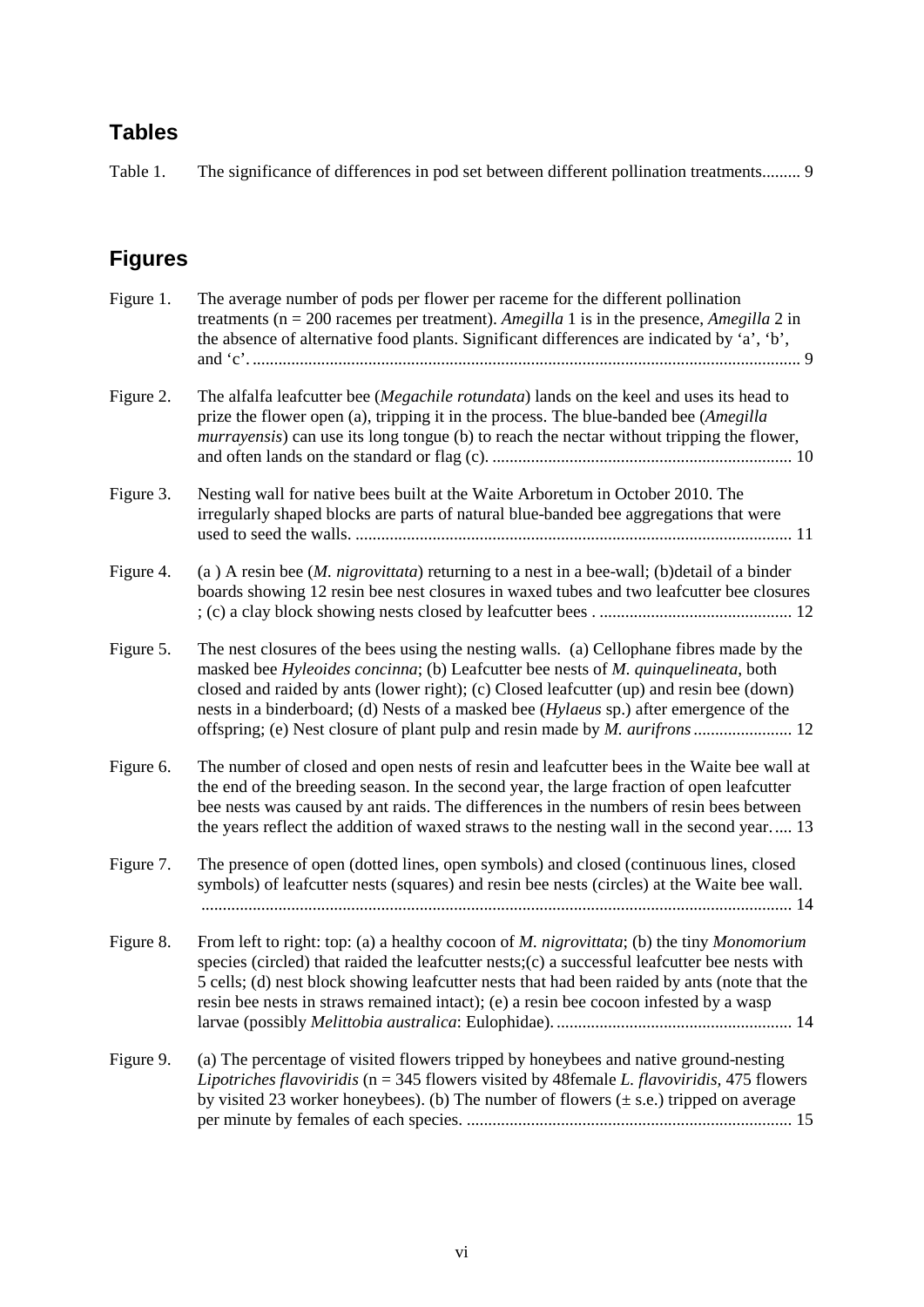## <span id="page-8-0"></span>**Executive Summary**

#### **What the report is about**

The seed lucerne industry in Australia produces around \$AUD 38 million worth of seeds annually. It is generally recognised that improved pollination would increase yield. This report summarises a proof-of-concept study to investigate the efficacy of some common Australian native bee species to pollinate lucerne. Over the course of two years, the project evaluated the utility of some bees for the pollination of lucerne in captivity and in the field, and investigated methods to enhance these bees in the crop environment.

#### **Who is the report targeted at?**

This report is relevant to the pasture seeds industry in particular and more generally to growers of crops that profit from bee pollination (e.g. lucerne, canola, cotton, and many horticultural crops).

#### **Where are the relevant industries located in Australia?**

About 83% of lucerne seed is produced around Keith, Naracoorte, Tintinara and Bordertown in South Australia, with the remaining produced in smaller areas near Crystal Brook (SA), Forbes, Wagga Wagga and Deniliquin (NSW), Shepparton (VIC), Merriden and Esperance (WA) and in Tasmania. The industry directly employs around 234 people on a full time basis.

#### **Background**

Australia produces an average of 7,500 tonnes of lucerne seeds annually (Carter and Heywood 2008). This production depends on pollinators. Although part of the seed lucerne industry relies on feral honeybees for pollination services, many growers pay for honeybee pollination, which costs the industry \$600,000 p.a. (Downes 2002). Overseas, several species of solitary bees have been shown to be more efficient pollinators of lucerne than honeybees, and management strategies have been developed for the deployment of these bee species in the crop. One of these species, the alfalfa leafcutter bee, has repeatedly been introduced into Australia, but successful commercial breeding of this species has not been achieved here. Native species are likely to be better adapted to local conditions. Australia has more than 1600 species of native bees. Several of these can pollinate lucerne flowers. Harnessing this potential will benefit both seed lucerne production and the environment.

> 'Australia has more than 1600 species of native bees. Several of these can pollinate lucerne flowers. Harnessing their potential will benefit both seed lucerne production and the environment.'

#### **Aims/objectives**

The overarching objective of this study was to supply the seed lucerne industry with methods that allow the enhancement of native bees that pollinate lucerne. The two specific aims of the project were to identify common native bee species that are useful for pollination of lucerne, and to investigate nesting structures that allow useful native bees to nest in or adjacent to the cropping area.

#### **Methods use**

Replicated pollination trials in enclosed tunnels were used to evaluate the efficacy of a blue-banded bee and two species of resin bee for the pollination of lucerne. Their efficacy was compared to that of the alfalfa leafcutter bee. Nesting walls containing various nesting substrates for native bees were designed and built, and their use was monitored. Native bee species that visited open pollinated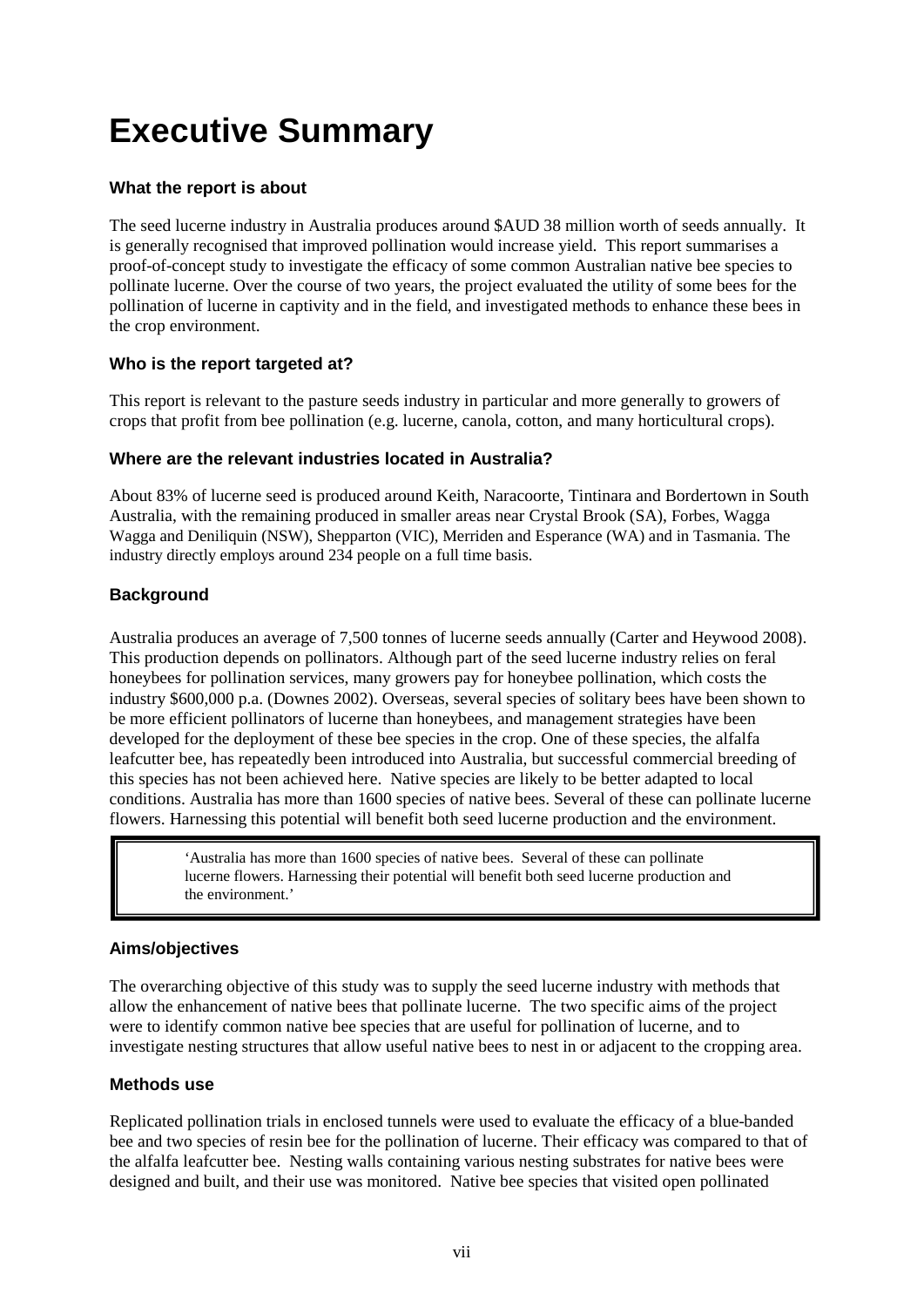lucerne crops were caught and identified. For one species, the flower tripping frequency was assessed and compared to that of honeybees.

#### **Results/key findings**

I

With a set of 48%, the common native resin bee *Megachile nigrovittata* is an adequate pollinator of lucerne in captivity. By contrast, blue-banded bees and another resin bee species turned out to be ineffective in pollinating lucerne.

> 'With a set of 48%, the common native resin bee *Megachile nigrovittata* is an adequate pollinator of lucerne.'

The nesting substrate developed in this project was used by resin bees and leafcutter bees and in the second year, more than 100 nests had been provisioned at a single location. However, successful breeding requires protecting the nests from ants. Furthermore, winter management of resin bee nests is needed to prevent the build-up of parasitic wasps. Paper nesting substrates were shown to be unsuitable for resin bees. Solid wood, bamboo and waxed paper straws are suitable substrates.

Small, ground nesting nomiine bees were identified as a locally important pollinator of lucerne. These bees tripped 32 times more flowers per minute than honeybees.

> 'Small, ground nesting nomiine bees tripped 32 times more flowers per minute than honeybees.'

#### **Implications for relevant stakeholders**

The identification of native pollinators of seed pasture crops, and the development of nesting substrate for useful pollinators, can help growers of pasture seeds to increase free pollination services. This is important per se, but should be more so when feral honeybees are inevitably eliminated after the anticipated foreseen incursion of the Varroa mite.

The development of nesting substrate and management techniques for native bees allows the promotion and exploitation of native pollinators in agro-ecosystems. This will increase resilience by reducing the reliance on a single pollinating species, and will lead to more environmentally friendly crop management. This will benefit producers of pollination-dependent crops in general and the community as a whole.

> 'Promotion of native pollinators in agro-ecosystems will increase resilience and will lead to more environmentally friendly crop management.'

This report may serve as an eye-opener for policy-makers, as they are often unaware of the existence of native bees, or do not realise that these insects contribute to agricultural and horticultural production. Thoughtful management and regulation can enhance this contribution.

#### **Recommendations**

For growers of pollination-dependent crops, including pasture seed crops, the provision of cheap nesting substrate around paddocks has the potential to enhance densities of native resin bees on the crops. This will only prove successful if two conditions are met. Firstly, the crop needs to be managed in ways that allows the continued presence of these bees. Secondly, the nesting sites will need to be maintained to achieve parasite and predator control and allow population build-up of these native species. The compatibility of lucerne growing practises with native bees, the choice of nesting substrates and bee shelters, and the strategies for maintenance of healthy populations require further investigation.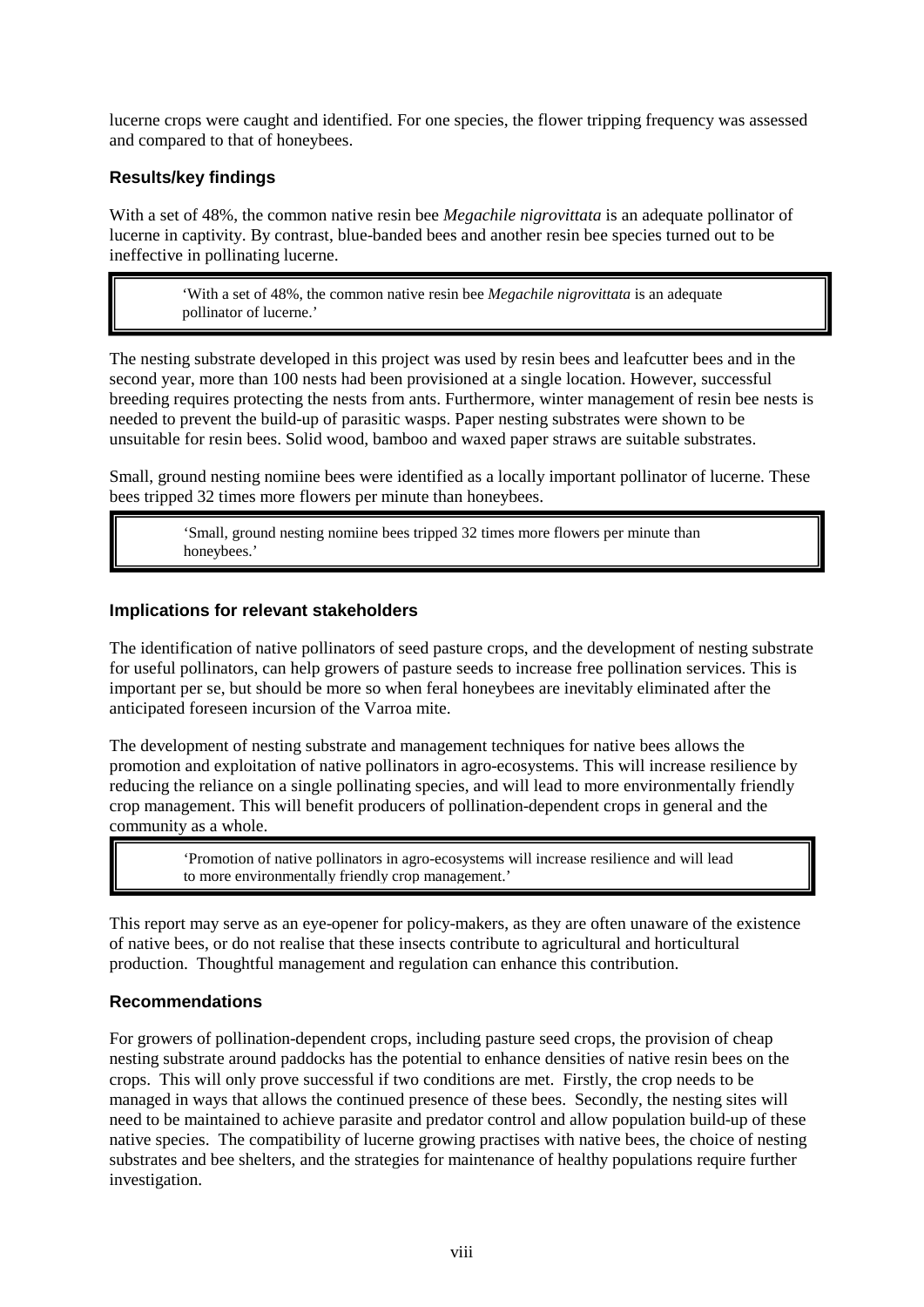## <span id="page-10-0"></span>**Introduction**

#### *Solitary bees in Australia*

Australia has 1600 described and nearly as many undescribed solitary native bee species (Batley and Hogendoorn 2009). They range in body length between 1.5 mm and 25 mm, and can nest in the soil, mudbrick walls, stems and hollows and solid wood. Many native plants depend on solitary native bees for seed production and propagation.

#### *Solitary bees and crop pollination*

Solitary bees can play a substantial part in pollinating crops, in particular when on and off farm conditions are conducive to their presence (e.g. Delaplane and Mayer 2000, Blanche et al. 2006, Kremen et al. 2007, Winfree et al. 2007, Ricketts et al. 2008). In addition to free ecosystem services, overseas practices have shown that solitary bees can be managed for use as crop pollinators. Examples include the leafcutter bee *Megachile rotundata* (Richards 1984) and the ground-nesting halictine bees *Nomia melanderi* (Cane 2008) and *Rhophitoides canus* (Ptacek 1989, cited in Bosch and Kemp 2002) for the pollination of lucerne; *Osmia* species for the pollination of cherries, apple and almonds (e.g. Bosch and Kemp 2001, 2002), and carpenter bees (*Xylocopa*) for passionfruit pollination (Freitas and Oliveira Filho 2003). The management of these bees has been developed because their pollination gives better returns than using honeybees or unmanaged pollination. In Australia, no solitary bees are as yet used in crop pollination.

#### *Reliance on a single pollinating species is inadvisable*

Now is an important time to investigate the potential and importance of native bees for crop pollination. The imminent incursion of the honeybee mite *Varroa destructor* poses a substantial threat to Australian horticulture (Keogh et al. 2010). The mite will devastate feral honeybee populations (Kraus and Page 1995), thereby eliminating the free pollination services they provide (Keogh et al. 2010). This will cause a substantial rise in prices of pollinator-dependent fruit and vegetables (Gordon and Davis 2003, Cook et al. 2007), due to a shortage of commercial honeybee hives and increased management costs. Examples of crops that depend for more than 90% of production on bee pollination, and are likely to be affected are almond, apple, blueberry, cherry, lucerne, pumpkin, rockmelon, watermelon, white clover, sunflower and zucchini (Keogh et al. 2010).

As opposed to the reliance on a single pollinating species, diversification of crop pollinators can ensure sustainable production of horticultural crops in the future (Batra 1994). In addition, because native bees will not be affected by the Varroa mite, their role in crop pollination will become relatively more important after the loss of free pollination by feral honeybees, in particular for those crops that have a large pollinator reliance (e.g. Cunningham et al. 2002). Thus, we need to know which native bees are suitable candidates for the pollination of our crops, and how to manage and increase their pollination services.

#### *The pollination of lucerne*

Lucerne is a pollination-dependent crop. Australia produces around \$AUD 38 million worth of lucerne seeds annually (estimate from 2008, Carter and Heywood 2008). The production per hectare is low compared to the US, and inadequate pollination is thought to be a major factors limiting productivity in Australia (Doull 1961, Morthorpe et al. 1990, Downes 2002, Bitner and Peterson 2003). Lucerne florets require tripping to produce pods and seeds and although some tripping of florets happens automatically, more than 90% occurs through visitation by bees (Cane 2002, Downes 2002).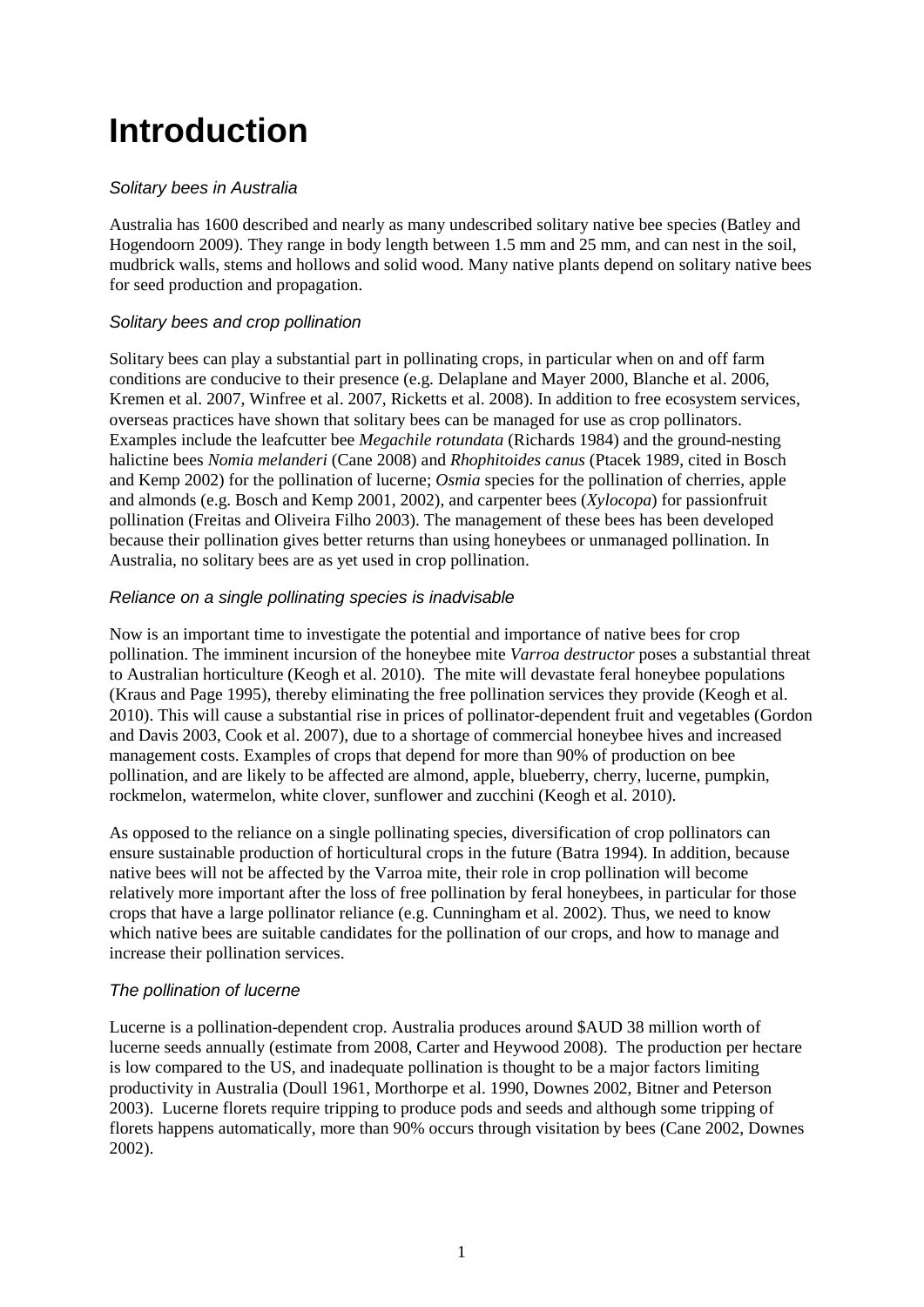#### *Honeybees as pollinators of lucerne*

Lucerne pollen has a low nutritious value (Standifer 1967), so when there is an abundance of other pollen sources, honeybees will not collect pollen on lucerne (Vansell and Todd 1946, Hobbs and Lilly 1955, Stephen 1955). In the lucerne growing areas in south east Australia, flowering Eucalyptus species provide such a distraction (Doull 1961). While collecting nectar from lucerne, honeybees trip only 1 – 2% of the florets they visit (Tysdal 1940, Reinhardt 1952, Bohart 1957). Therefore, recommended stocking rates of honeybee hives on lucerne are relatively high (Somerville 2002).

The costs of the placements of managed hives are considerable. In 2000, lucerne seed growers spent \$600,000 to hire honeybees for pollination (Downes 2002). The economy of this expense has been questioned (Downes 2002), on the basis of the absence of a correlation between the density of managed hives and pod set (Maelzer and Pinnock 1983, Downes 2002). It has been suggested that the absence of such a correlation was a consequence of pollination services performed by feral honeybees in proximity of the paddocks (Maelzer and Pinnock 1983, Downes 2002). A high reliance of the industry on feral honeybees is further suggested by the substantially lower stocking rates recommended for Australia (3-5 hives per hectare Somerville 2002) than for the USA (7.9 hives per hectare Delaplane and Mayer 2000). If this high reliance on feral honeybees bears out for the Australian seed lucerne industry, then this implies that a future loss of feral honeybees could have a high impact on its productivity.

#### *Solitary bees as pollinators of lucerne*

In the USA, the alfalfa leafcutter bee (*Megachile rotundata*) and the alkali bee (*Nomia melanderi*) are widely used (e.g. Free 1993), and in the Czech republic, the ground nesting *Rhophitoides canus* (Ptacek 1989, cited in Bosch and Kemp 2002) is managed for the pollination of lucerne. These solitary bee species are more efficient pollinators than honeybees (Bohart 1957, Bohart 1972, Batra 1976, Delaplane and Mayer 2000), because they trip a large number of the flowers they visit (Bohart 1972, Woodward 1996).

#### *Attempts to introduce the alfalfa leafcutter bee into Australia*

Out of these species, the alfalfa leafcutter bee is the easiest to manage and transport in large numbers, and therefore several attempts have been made to introduce and breed *M. rotundata* in Australia (Bitner and Peterson 2003, Anderson 2006). However, despite considerable investments and overcoming several problems (Anderson 2006), the development of a breeding program has so far not been commercially successful. A variety of explanations are given for this lack of success, including high parasitisation rates by the parasitoid wasp *Melittobia australica* (Woodward 1994), predation of nests by ants (Woodward 1996), consumption of overwintering pupae by mice (Bitner and Peterson 2003), severe storms during the critical early nesting period of the bees, cool weather during foraging, hot weather during foraging, and incompatible use of insecticides (Anderson 2006, Manser pers. com). Considering the fact that these bees originate from central Europe and are much more successfully bred and used in Canada than in California (Parker and Tepedino 1982) it seems possible that the climate is not the most suitable for breeding this bee species where lucerne is grown in Australia.

#### *Does Australia have native solitary bees that can pollinate lucerne?*

Australian native bee species are an alternative to imported bees for pollination of lucerne, as they are adapted to the local climate. To date, investigations into the potential use of native Australian species for lucerne pollination have been limited to cage experiments using six megachilid bees (Bray 1973). Although not quantified in any way that allows comparisons to be made, all six species turned out to be efficient pollinators of lucerne in captivity (Bray 1973). However, no follow-up of Bray's study has so far occurred due to a lack of suitable techniques for the breeding and management of these bees,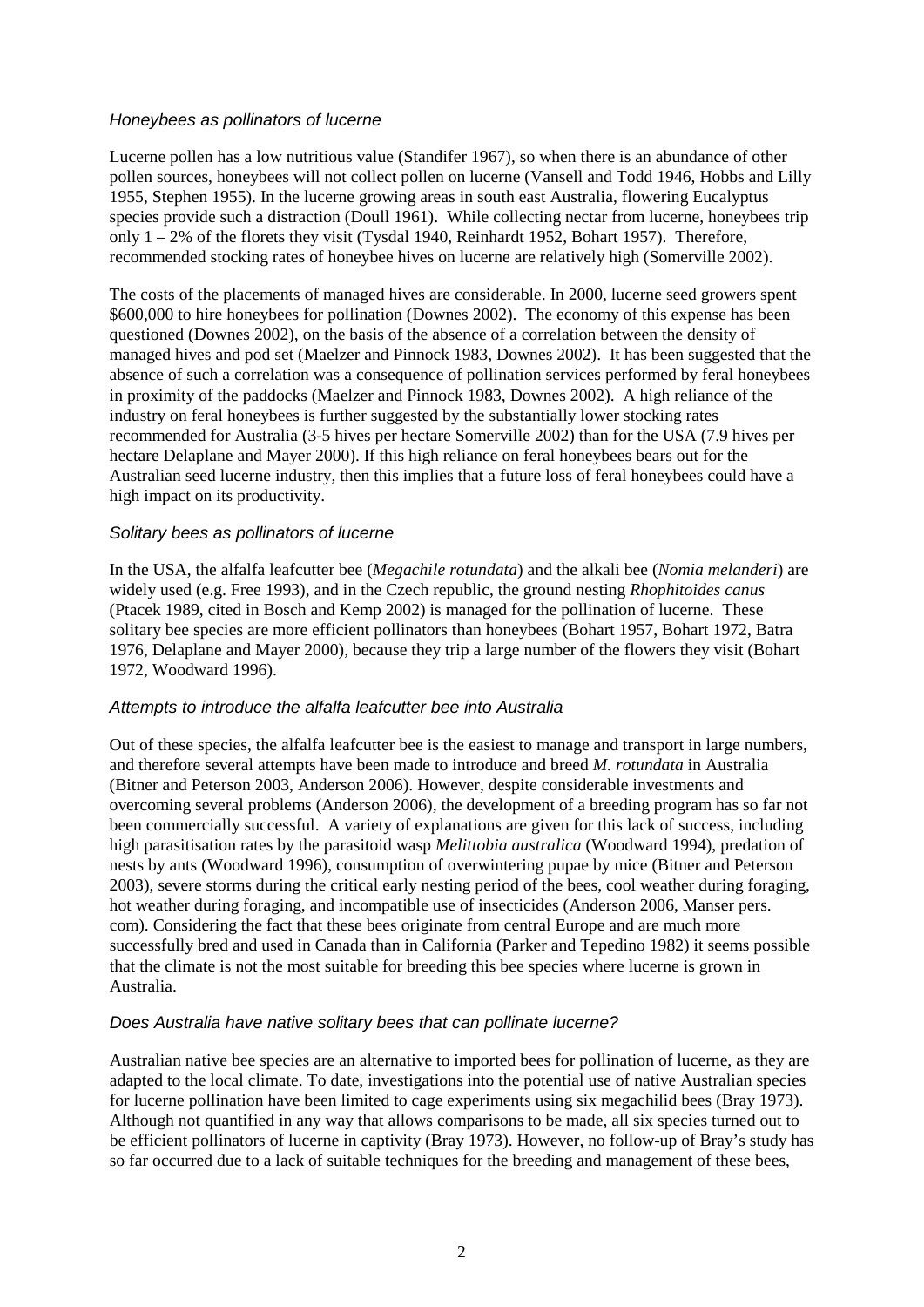which precluded providing bee populations at the right time of crop flowering, and high parasitisation rates by an unidentified wasp (Bray 1973).

Recent experience with the breeding of Australian native bees provides a timely opportunity to re-visit their use in lucerne pollination. A breeding program has been developed for a ground nesting bluebanded bee (*Amegilla murrayensis*) at the University of Adelaide (Hogendoorn et al. 2006, Hogendoorn et al. 2007, Hogendoorn et al. 2010). Blue-banded bees are generalist species that visit both native and introduced plants (Batley and Hogendoorn 2009). They are adapted to the Australian environment and they actively provision nests in the period that the lucerne is in flower. In the main lucerne cropping areas, they are found from mid-late spring until early autumn (Leijs et al in preparation). Blue-banded bees have been reported to visit a suite of vegetable and seed crops including tomato (Batley and Hogendoorn 2009), eggplant (Hogendoorn pers. obs.), zucchini (Hannah pers. com.), pumpkin (Altmann pers. com.) and lucerne (De Barro pers. com.). Furthermore, preliminary data collected from small cages on the Waite Campus of the University of Adelaide in 2007 indicated that blue-banded were efficient pollinators of lucerne (Hogendoorn and Powell, pers. obs.).

More recently, some expertise has been obtained with attracting native *Megachile* bees to artificial nesting substrate, and with winter management of parasites (Hogendoorn 2011, Hogendoorn et al submitted). As these species belong to the same genus as *M. rotundata*, and six elated native bees are efficient pollinators of lucerne in captivity (Bray 1973), these bees could have potential for the pollination of lucerne.

Because the utility of native bee species critically depends on our ability to maintain and enhance their numbers on the crop, the focus of this study was to investigate (1) whether blue-banded bees and resin bees are useful as pollinators of lucerne, and (2) the nesting substrates and management strategies required for maintaining and enhancing native bee populations of useful species at lucerne crops.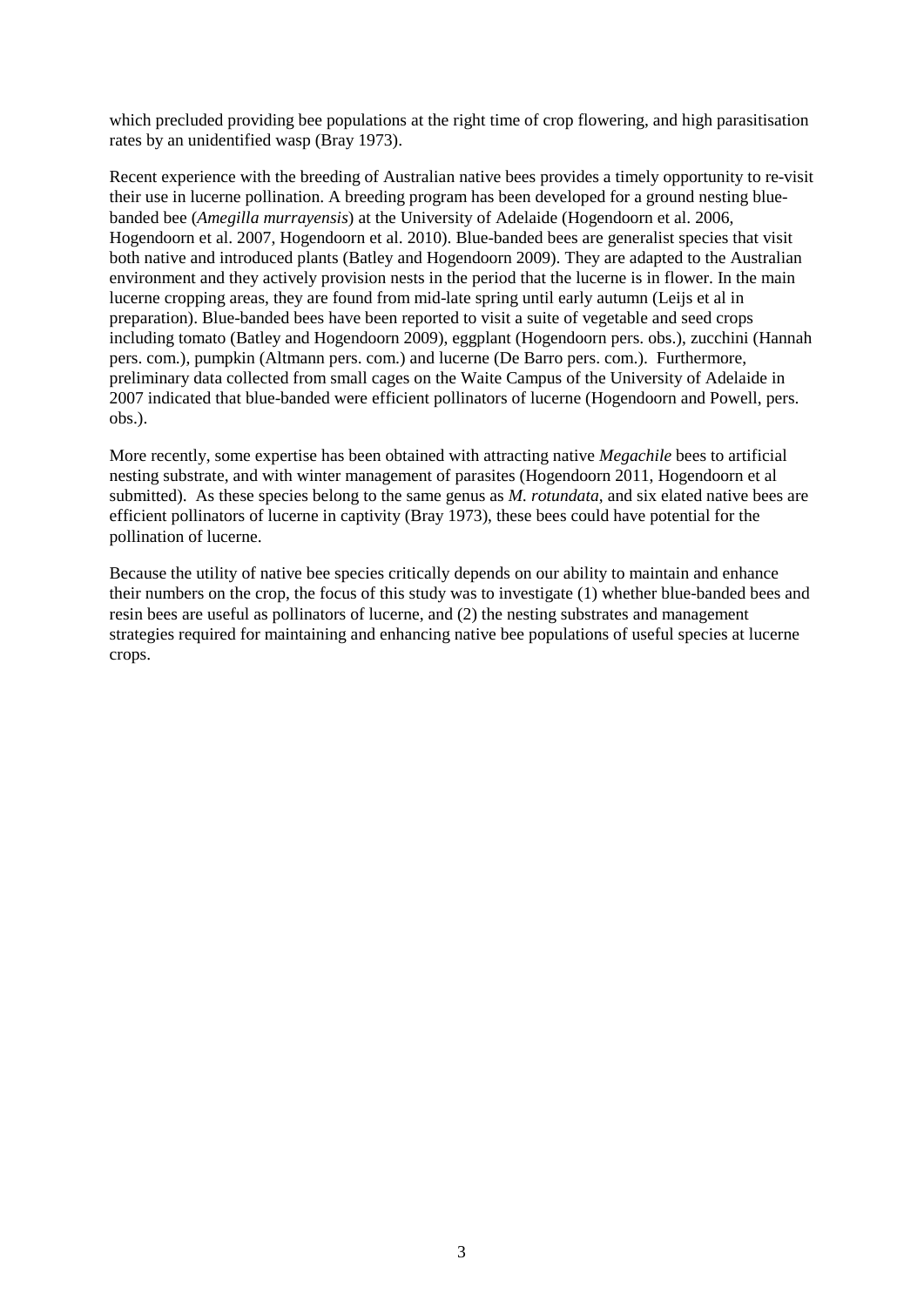## <span id="page-13-0"></span>**Objectives**

The overarching objective of this project was to contribute to the development of improved, sustainable pollination services for the pasture seed industry by investigating the potential of native bee species for the pollination of lucerne, and by exploring ways to harness this potential.

Specific project aims were twofold:

(1) To investigate the ability of blue-banded bees (*Amegilla*, Anthophorini), and of resin bees (*Megachile*, Megachilini) to pollinate lucerne in captivity.

(2) To develop permanent nesting structures for the management of useful bee species that allow enhancements of the presence of these bees in the crop environments, and to investigate the management strategies needed to maintain these bee populations.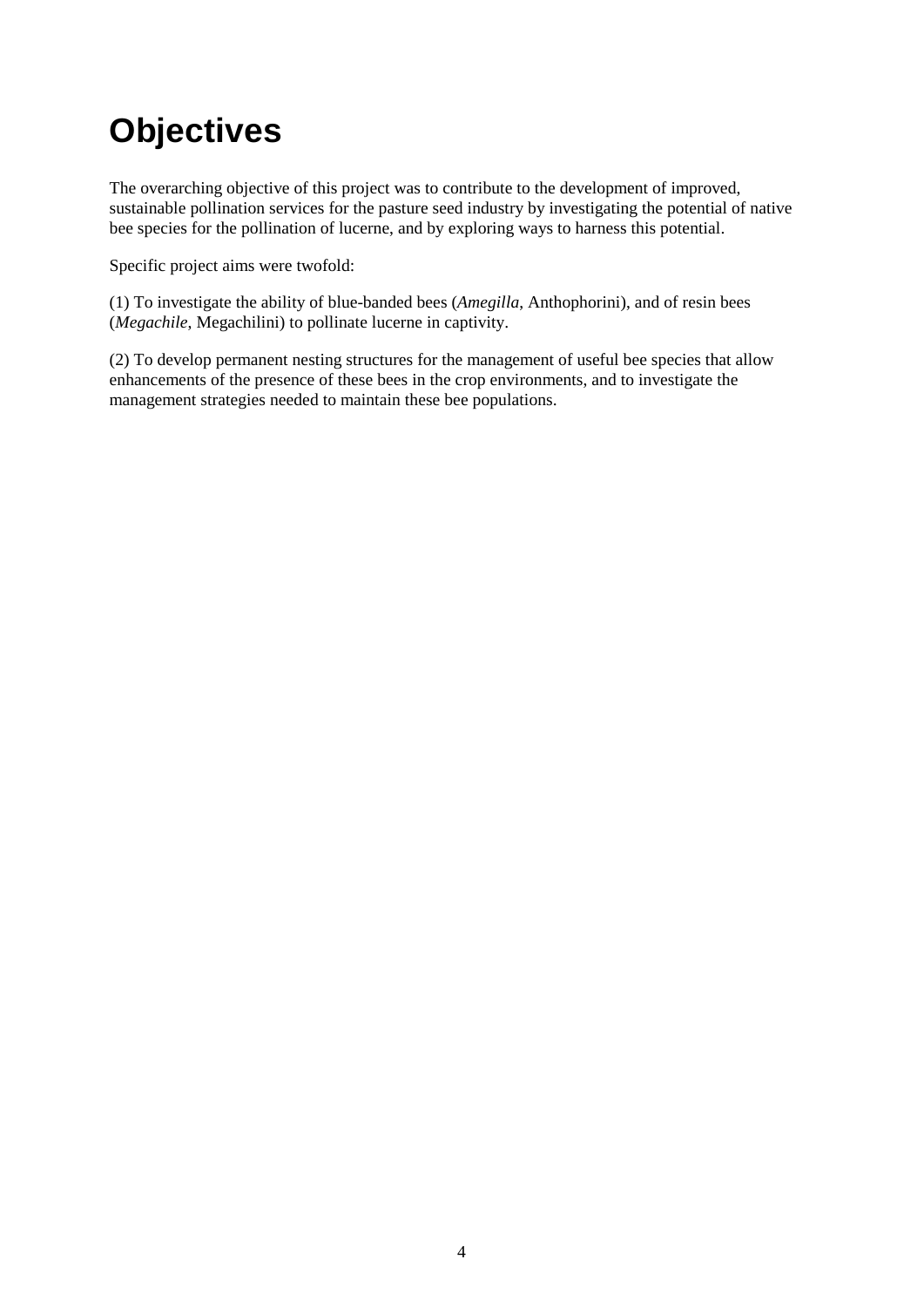## <span id="page-14-0"></span>**Methods**

### <span id="page-14-1"></span>**Experiments in captivity: can blue-banded and resin bees pollinate lucerne?**

To investigate the bees' ability to pollinate lucerne, replicated experiments were performed in greenhouse tunnels that contained individual bee species. The pollination efficacy was quantified as percentage pod set (Doull 1961) and evaluated against a negative control, i.e. no pollination, and against a positive control, i.e. pollination with the alfalfa leafcutter bee, *Megachile rotundata*. A total of three replicated experiments were performed to establish the efficacy of the blue-banded bee *Amegilla murrayensis*, and of the resin bees *M. nigrovittata* and *M. erythropyga*.

#### *Plants*

A total of 180 lucerne plants were grown in enclosed greenhouses from single batches of scarified lucerne seed ("SARDI 5"). The plants were grown in University of California potting mix in pots of diameter 230mm. The plants were watered by hand every other day and fertilized using liquid fertilizer every two weeks. A total of 60 plants were used per experiment. By growing plants under artificial light, and cutting them back whenever appropriate, the flowering time of the crop could be manipulated to coincide with the activity of the bees. Furthermore, five plants open pollinated plants were monitored.

#### *Tunnels and nesting substrate*

Just before the onset of flowering, 60 plants were moved into three experimental flight tunnels (6 m x 4 m), which were covered by thrips netting. Each tunnel was assigned to a control or experimental treatment. Plants were moved into the control and experimental tunnels simultaneously, 20 plants per tunnel. Here, they were watered automatically once a day for 10 minutes using drip irrigation. The tunnels were further supplied with suitable nesting substrate for the different bee species. Nesting substrates used were i.e. unlined Binderboards<sup>TM</sup> (www.pollinatorparadise.com) for leafcutter and resin bees, and clay blocks (40x40x100mm) for blue-banded bees (Hogendoorn et al. 2007). Sugar water feeders containing a 30% sugar solution (Hogendoorn et al. 2007) were placed in the tunnels, to ensure sufficient carbohydrates. The feeders were replaced once a week, or more often during periods of hot weather (>38 °C). Both nests and feeders were protected from ants by using ant-excluding polybutene (Tanglefoot®, Contech Enterprises, Victoria BC, Canada) on the stands.

#### *Bees*

#### **Blue-banded bees**

Fresh, inexperienced blue-banded bees were harvested from a breeding culture at The University of Adelaide and raised to adulthood in incubators according to existing protocols (Hogendoorn et al. 2006, Hogendoorn et al. 2007) The newly eclosed bees were introduced in the tunnels after the crops had started flowering. Eleven bees were introduced (4 males and 7 females).

To check whether motivation to collect pollen influenced visitation and flower tripping frequency, we placed 10 lucerne plants in a greenhouse that contained 5 actively nesting females. The bees in this greenhouse suffered from a shortage of pollen, due to the fact that these bees can work many more plants than can be provided in the space available (Hogendoorn et al. 2007, Hogendoorn and Mark pers. obs ). Hence, it was assumed that, compared to the females in the tunnels that were not provisioning cells, the females in this area would be more motivated to collect pollen and trip flowers.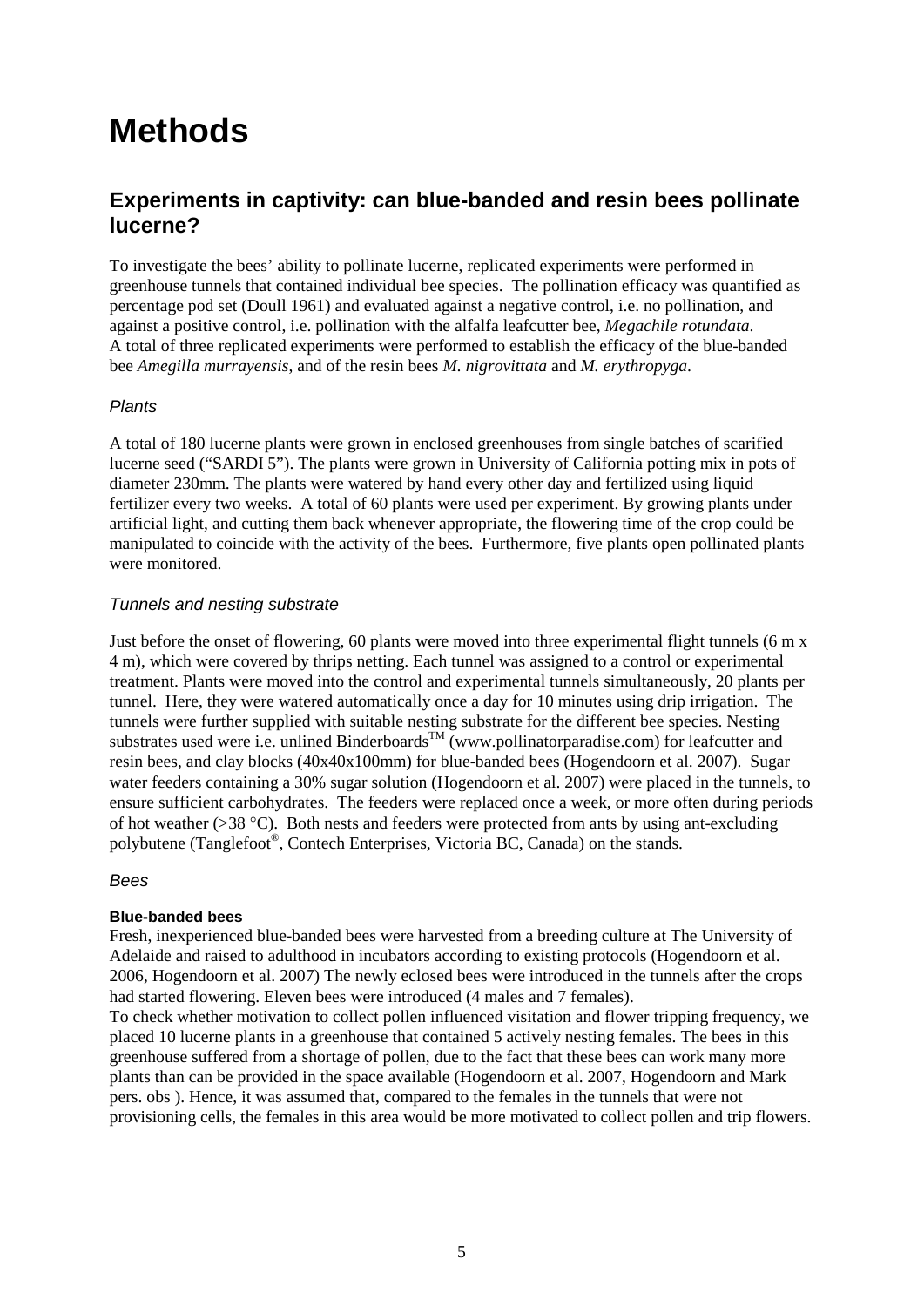#### **Resin bees**

Native resin bees (*M. erythropyga* and *M. nigrovittata*) were obtained from nesting substrate (Hogendoorn et al. 2011) that had been placed at various locations around Adelaide, SA in November 2010. The nests of the resin bees (5 nests of *M. nigrovittata* and 7 of *M. erythropyga*) were harvested in October 2011. One nest of each species was opened, the contents were recorded, and the prepupae were reared in wax cups. The remaining nests and the larvae were placed in cool conditions  $(14 \degree C)$ at 70% humidity, in incubators until early December. After this, incubators ran at a daily cycle of 16h at 25 °C and 8h at 18 °C. The development of the brood was checked weekly.

Early January 2012, the first males eclosed, and the nests were moved into separate greenhouse tunnels, one for *M. nigrovittata*, and another for *M. erythropyga*. The *M. nigrovittata* tunnel had only five bees (two females and 3 males), while the *M. erythropyga* tunnel contained 9 bees. The bees remained active for a period of approximately 5 weeks.

#### **Controls: no pollination and alfalfa leafcutter bees**

Two controls were used: a negative control (no pollinators present) and a positive control (pollination by the alfalfa leafcutter bees). To achieve the positive control, 40 cocoons of alfalfa leafcutter bees, donated by J. de Barro (Keith SA) from his personal breeding stock in December 2010. The cocoons were placed in incubators at 27 °C. Eclosion of young adults was checked daily. As soon as the first males had emerged, the remaining cocoons were placed in individual nesting holes in a binderboard, which was then positioned in a greenhouse tunnel on 24 December 2010. At that stage, the lucerne plants in the tunnels were flowering. A total of 15 males and 10 females eclosed. Five females started to provision nests and produced 13 brood cells.

Unfortunately, no leafcutter cocoons were available for the project in the following year. It was therefore decided to rely on the positive control data from the first year, and to use the freed tunnel space to evaluate the performance of two rather than one native resin bee species. The rationale for this was that the experimental design was the same in the two years, and that the information about an additional native bee species would be of more value to the industry than a repeat of the positive control.

#### *Behavioural observations*

In all bee tunnels, flower visitation was recorded weekly. Noted was whether the bees visited and tripped flowers, whether they collected nectar and/or pollen and visited sugar water feeders. Furthermore, the nesting behaviour of females was recorded. Because both the blue-banded and resin bees seemed to prefer the feeders over flowers, the feeders were removed between 10 AM and 4 PM, three days a week.

#### *Pod set*

After pollination, plants were left to grow until the pods started to turn brown. Following Doull (1961), set was quantified as % of pods set per raceme, for 200 racemes. Pod set was assessed on randomly selected racemes on randomly selected branches. For each raceme the number of pods was divided by the number of stipules per raceme. Ten racemes were counted per plant per treatment in the tunnels, but 20 racemes per plant were counted in the *Amegilla* trial in the greenhouse, and in the plants near the Waite bee wall.

Before statistical tests, the data on % pod set were arcsine transformed to meet distributional requirements for the performance of parametric statistics. For each treatment (i.e. blue-banded bees with and without alternatives, *M. nigrovittata*, *M. erythropyga*, positive control, negative control), the set in the replicates were compared using *t*-tests. As the replicates did not differ for any of the treatments, the results were combined.

Overall comparison between treatments was performed using a non-parametric Kruskall-Wallis test, as homogeny of variances could not be achieved. Subsequent post-hoc comparison of set per treatment were done using the arcsine transformed set data with Bonferroni correction for multiple comparisons.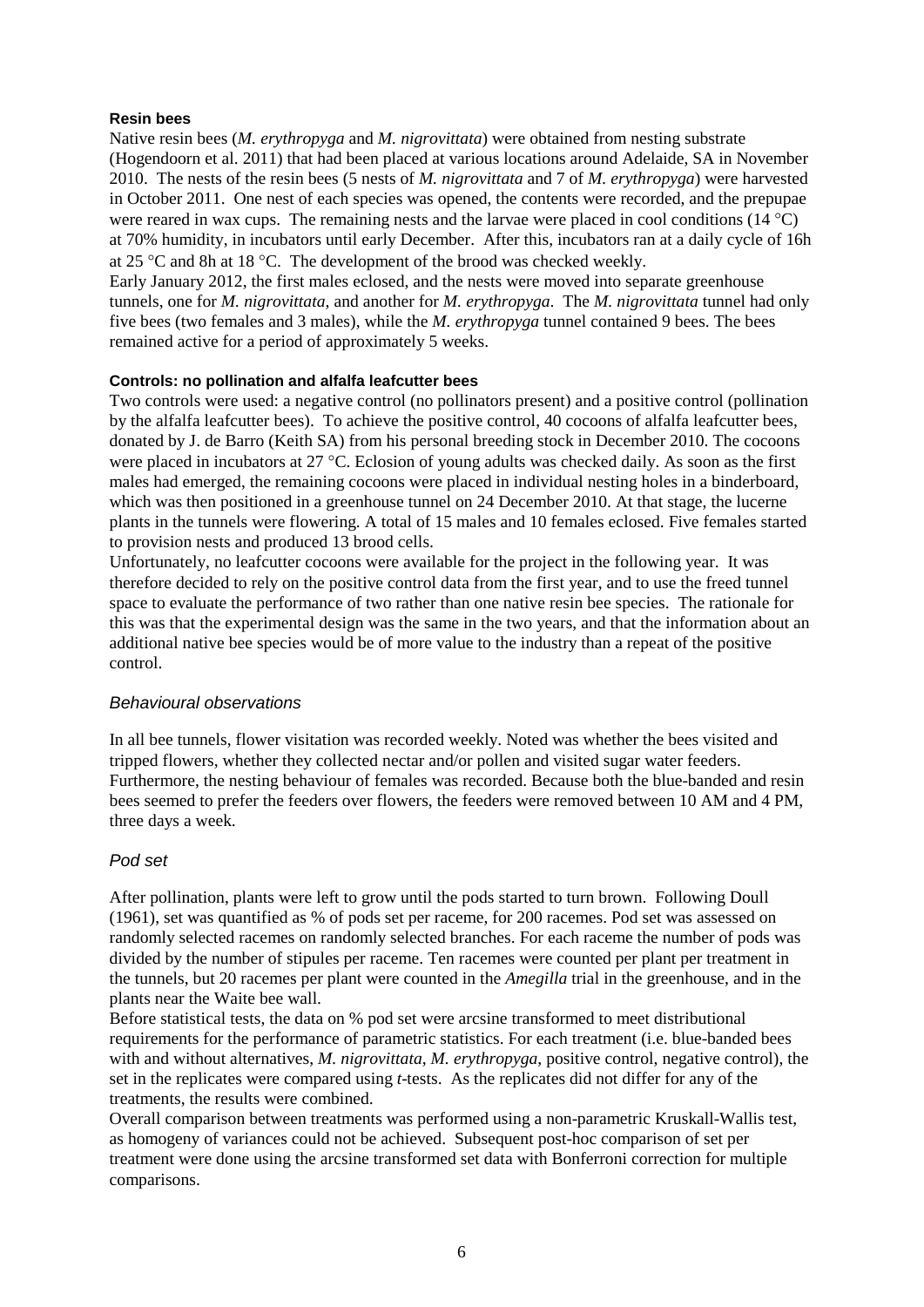### <span id="page-16-0"></span>**Development of permanent nesting structures for native bees**

Bee nesting walls were designed and built in October 2010 at two locations. The first location was the Waite Arboretum of the University of Adelaide, at the Waite Campus, Urrbrae South Australia, in the proximity of the main area used by the SARDI Pastures Group. The second location was at a private property in Eden Hills SA. Many flowering plants were available at both locations. The Waite wall was built in the Eucalyptus section of the Waite Arboretum that harbours many species of *Eucalyptus* and *Acacia* and borders on the area where pasture crops (cullen, lucerne, lotus and clovers) are grown. The private property at Eden Hills is maintained to accommodate native bees, and has a large variety of local native plant species that have been selected based on their attractiveness to native bees.

The walls were built using large Besser blocks (190 x 190 x 390 mm) that were filled with clay (Fig. 3). They faced NE and received morning sun but were shaded in the afternoon. The rear of each wall was backfilled with soil, to provide a more stable temperature to the nests. Between the clay blocks and the back-fill, a layer of high quality shade cloth was placed to prevent large soil insects from digging through the wall.

Each wall contained 20 clay blocks, each with between 10 and 20 nesting holes of  $6 - 8$  mm in diameter and at least 80 mm in length.

In spring of 2010, the walls were seeded with nests of *Amegilla murrayensis*, derived from a combination of nests sourced from the breeding culture at the University of Adelaide, and from a natural population near Orroroo SA. This was done so that so young, inexperienced bees would emerge directly from their maternal nest in the walls. Female *Amegilla* often nests in aggregations which arise due to the fact that females nest near their place of emergence ( 'philopatry', Cardale 1968).

To investigate the importance of nesting substrate for resin and leafcutter bees, a small wooden Binderboard ("leafcutter board" Pollinator Paradise, Idaho, USA) with 130 holes (100 mm long with 5.5 mm holes), was placed in the Waite wall in November 2011. The holes in this board were lined with waxed paper straws that were made to fit. In addition, waxed paper straws ( $n = 40$ ) were placed into some of the holes prepared in the clay blocks (Fig. 8).

The presence of bees and nest closures was monitored every two weeks between October and May. This was done by watching visitation to the wall for approximately 30 minutes, recording the bee species that were either returning to the nests with pollen or closing nests, and identifying the type of closure of all nests. Distinguished were: closures by small hyleaine bees (cellophane closures), resin bees (closures with resin, sometimes adorned with wood, clay, leaf bits or plant pulp), leafcutter bees (closures with leaf bits; Fig. 5).

#### *Opening of nests*

To check the suitability of the nesting substrate and the number of offspring produced in the nests, some of the used nest blocks were opened in October 2011(8 leafcutter bee nest and one resin bee nest), and early May 2012 (7 leafcutter and 27 resin bee nests). For the nests in clay, this was done by carefully chipping away the substrates from the sides of the blocks using a hammer and chisel, until a nest was reached. The nest contents of resin bees in paper tubes were first recorded by shining a light through the paper tube and recoding cell lengths. Subsequently, the paper was gently peeled off in a spiral fashion and the cell contents were documented. The larvae of evanoid wasps were readily recognised on the basis of their mandibles and general high mobility (Michener 1953). In 2011, the bee brood was kept at room temperature until 21 November 2011, and then moved into an incubator at settings described above.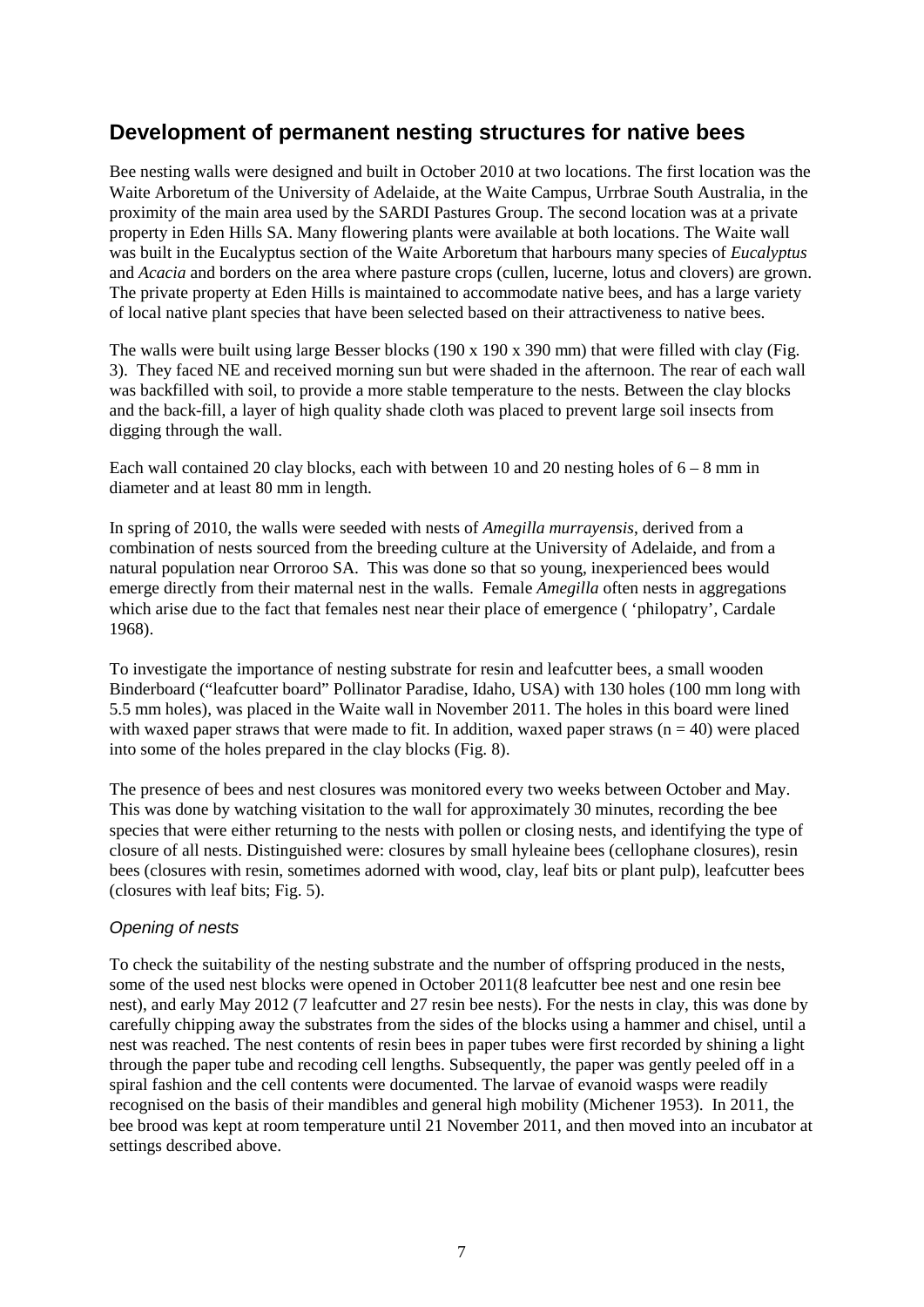### <span id="page-17-0"></span>**Assessment of bee visitors of lucerne**

Lucerne growing in experimental paddocks on the Waite Campus and Urrbrae High School were inspected for bee visitation between early December and end January, approximately fortnightly, whenever the weather allowed the bees to be active. Bees were caught using either a hand-net or an aspirator. Furthermore, the lucerne plants in the vicinity of the bee walls were inspected every two weeks for bee visitation. Here, visiting bees were not caught as this could affect the occupancy of the bee wall.

At the Waite Campus, the efficacy of a small ground nesting bee, *Lipotriches flavoviridis* (Nomiini) in tripping lucerne was assessed and compared to that of honeybees on three sunny mornings after 10 AM between 23and 30 December 2011, when temperatures were between 27 and 33 °C. We used focal animal observations with ad libitum sampling to quantify the number of flowers visited and tripped per unit of time. Bees were selected randomly, and their behaviour was recorded using a handheld event recorder. The following behavioural elements were recorded: Landing on an untripped flower, tripping the flower, and pollen collection. When the track of the focal bee had been lost, another bee was chosen. Over the course of 7 hours of observation, a total of 844 flower visits by 71 bees were observed, 503 visits by 23 workers of *A. mellifera* and 341 visits by 48 females of *L. flavoviridis. The Observer*® software (Noldus 1991) was used for scoring and analysis of these data. The number of flowers tripped was analysed per visit, and per unit of time, and comparisons between the species were made of the basis of averages per female, using t-tests.

In addition, the lucerne flowering crop of C. Hilton at Bordertown was visited on 27 December 2011 to inspect the activity of native bees in and around the crop. The property was chosen because the farmer is known for his limited and considerate use of insecticides. Bees were caught using blue vane traps (Stephen and Rao 2005), and by hand net both on the crops and on flowering weeds and native plants surrounding the crops.

All bees collected during the project were killed by freezing, pinned and identified to the species level whenever possible, by comparison to reliably identified specimens at the South Australian Museum and Waite Insect and Nematode Collection, and/or by using the following publications: (Michener 2000) to identify bees to the genus level, Halictini: *Lipotriches* (http://www.padil.gov.au/pollinators/), *Homalictus* (Walker 1986), *Chilalictus* (Walker 1995), Apini: *Amegilla* (Apini; Leijs et al. in prep), Megachilini (King 1994).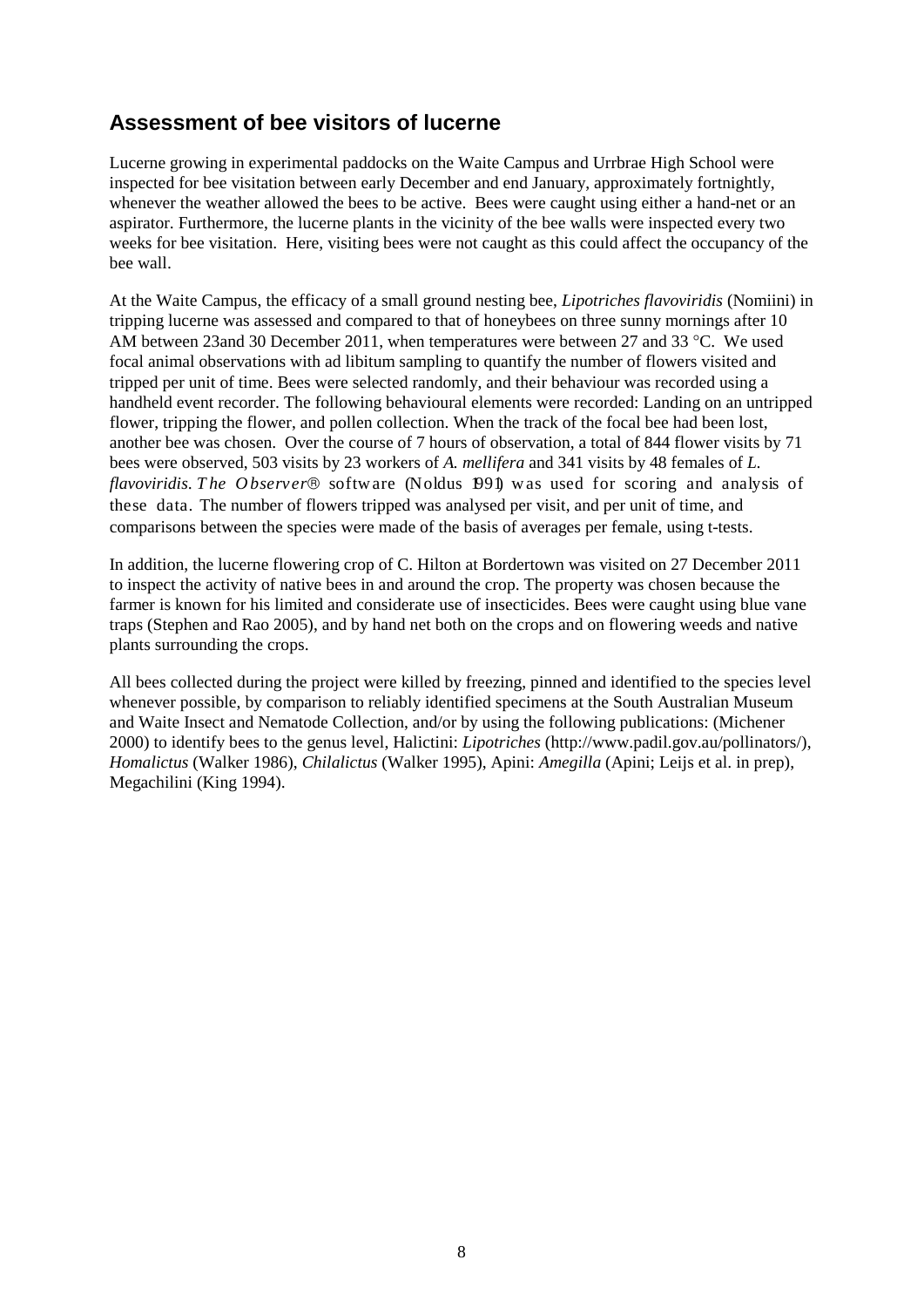### <span id="page-18-0"></span>**Results**

### <span id="page-18-1"></span>**Experiments in captivity: which native bees can pollinate lucerne?**

Overall, there was a significant difference between the treatments in the percentage pod-set (Fig*.* 1; Kruskall Wallis test,  $P < 0.001$ ). There was no difference in the percentage pod set between the following pollination treatments: "no pollination", blue-banded bees with (*Amegilla* 1) and without (*Amegilla* 2) alternative food plants, and *M. erythropyga* (Figure 1, Table 1). In addition, the pod set did not differ between open pollinated lucerne and the lucerne pollinated in the tunnels by *M. nigrovittata* (Table 1). The highest pod-set was achieved by *M. rotundata* in tunnels (Fig*.* 1).



<span id="page-18-3"></span>**Figure 1. The average number of pods per flower per raceme for the different pollination treatments (n = 200 racemes per treatment). Amegilla 1 is in the presence, Amegilla 2 in the absence of alternative food plants. Significant differences are indicated by 'a', 'b', and 'c'.** 

<span id="page-18-2"></span>

| Table 1. |  |  | The significance* of differences in pod set between different pollination treatments. |
|----------|--|--|---------------------------------------------------------------------------------------|
|----------|--|--|---------------------------------------------------------------------------------------|

| treatment             | 1      | 2      | 3      | 4      | 5      | 6      |
|-----------------------|--------|--------|--------|--------|--------|--------|
|                       |        |        |        |        |        |        |
| 1. No pollination     |        |        |        |        |        |        |
| 2. Amegilla 1         | n.s.   |        |        |        |        |        |
| 3. Amegilla 2         | n.s.   | n.s.   |        |        |        |        |
| 4. M. erythropyga     | n.s.   | n.s.   | n.s.   |        |        |        |
| 5. M. nigrovittata    | < 0.01 | < 0.01 | < 0.01 | < 0.01 |        |        |
| 6. Open near bee wall | < 0.01 | < 0.01 | < 0.01 | < 0.01 | n.s.   |        |
| 7 M. rotundata        | < 0.01 | < 0.01 | < 0.01 | < 0.01 | < 0.01 | < 0.01 |

\*Post-hoc comparisons were made using t-tests with Bonferroni correction.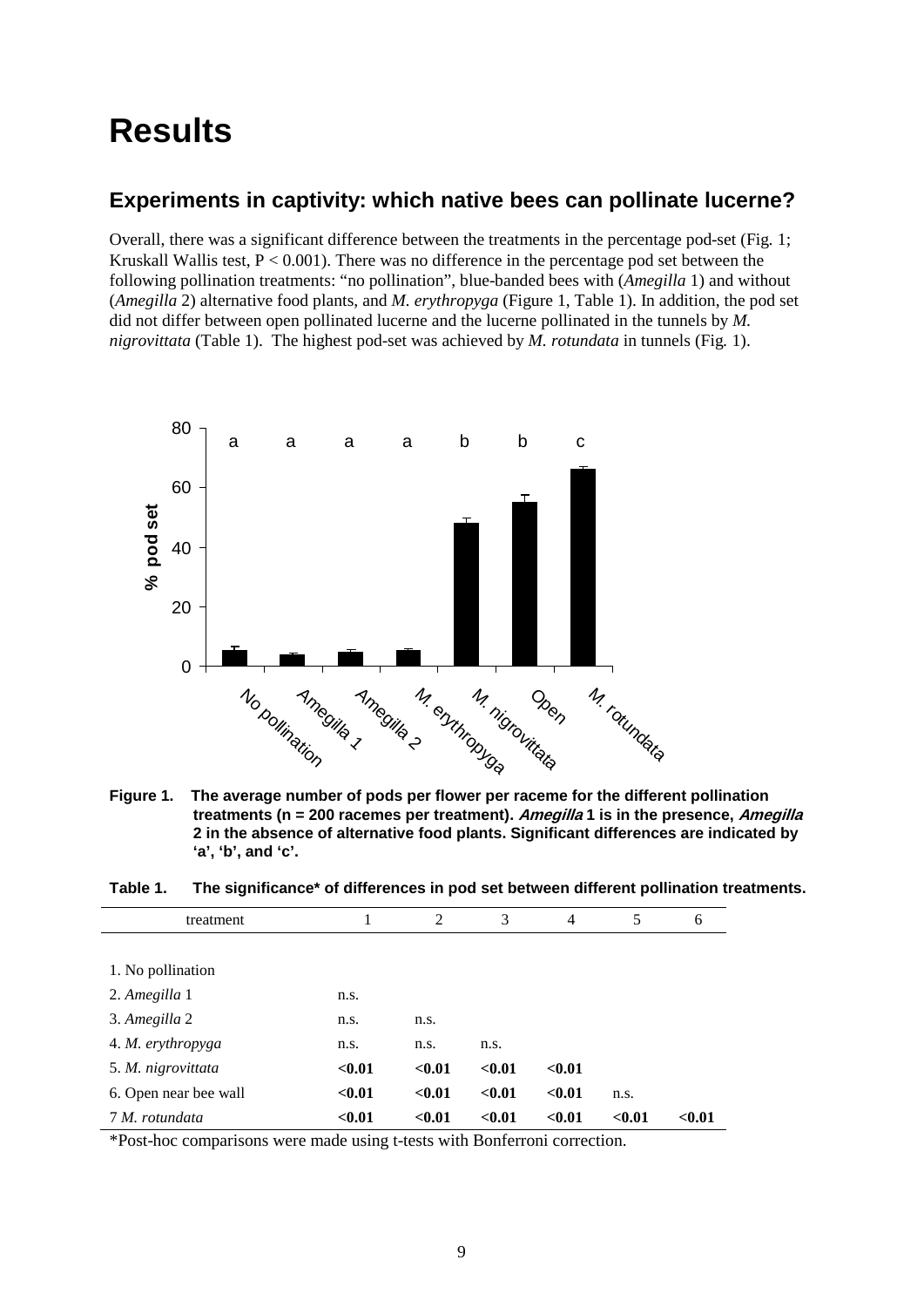#### **Blue-banded bees do not pollinate lucerne**

The set in the tunnels and in the greenhouse with blue-banded bees was below 5% (Fig. 1). However, this was not because the bees did not visit the flowers. In the tunnel without alternative forage, bluebanded bees were regularly observed to visit the flowers and take nectar (Fig. 2c). However, during visitation, the bees did not trip the flowers. Comparison of the behaviour of alfalfa leafcutter and blue-banded bees showed that while the leafcutter bees use their heads to prize the flowers open (Fig. 2a, thereby tripping the flowers, the blue-banded bees used their long tongues (Fig. 2b) to reach the nectar, and could do so without tripping the flowers. Moreover, the blue-banded bees often approached the flowers from the top (Fig. 2c), i.e. landing on the flag rather than on the keel. Approaching the flower from that side may have further reduced tripping events.



<span id="page-19-0"></span>**Figure 2. The alfalfa leafcutter bee (Megachile rotundata) lands on the keel and uses its head to prize the flower open (a), tripping it in the process. The blue-banded bee (Amegilla murrayensis) can use its long tongue (b) to reach the nectar without tripping the flower, and often lands on the standard or flag (c).** 

The bees remained active for 5 weeks. As none of the females in the tunnel without alternative food started to nest, they did not actively collect pollen. To check whether this affected the propensity to trip flowers, lucerne plants were placed in a greenhouse compartment that contained actively nesting females and alternative food plants. Despite the obvious shortage of pollen in this arena (pers. obs. K. Hogendoorn and A. Mark), the actively nesting females did not collect pollen from the lucerne plants. In fact, in the presence of alternative nectar sources, they did not even visit the lucerne.

It is clear that *A. murrayensis* is not a pollinator of lucerne.

#### **Some native resin bee species can be adequate pollinators of lucerne**

The results for the resin bees were variable. While *M. nigrovittata* was an adequate pollinator of lucerne in tunnels, with a set of 48 ± 2 % (Fig*.* 1), the plants in the tunnel with *M. erythropyga* had very low pod set (5 ± 1%). *M. erythropyga* did not visit the lucerne flowers at all. Even when the sugar water feeders were removed for more than two hours, and the bees where clearly hungry, as judged from their increasing attempt to escape from the cage and from the fact that they jostled each other for access to the feeders after they were returned (Hogendoorn pers. obs), the adult *M. erythropyga* did not visit the lucerne flowers. The bees were active for six weeks, and none of the females started to actively provision cells.

Thus, the native bee *Megachile nigrovittata* seems to be a suitable pollinator of lucerne, but not *M. erythropyga*.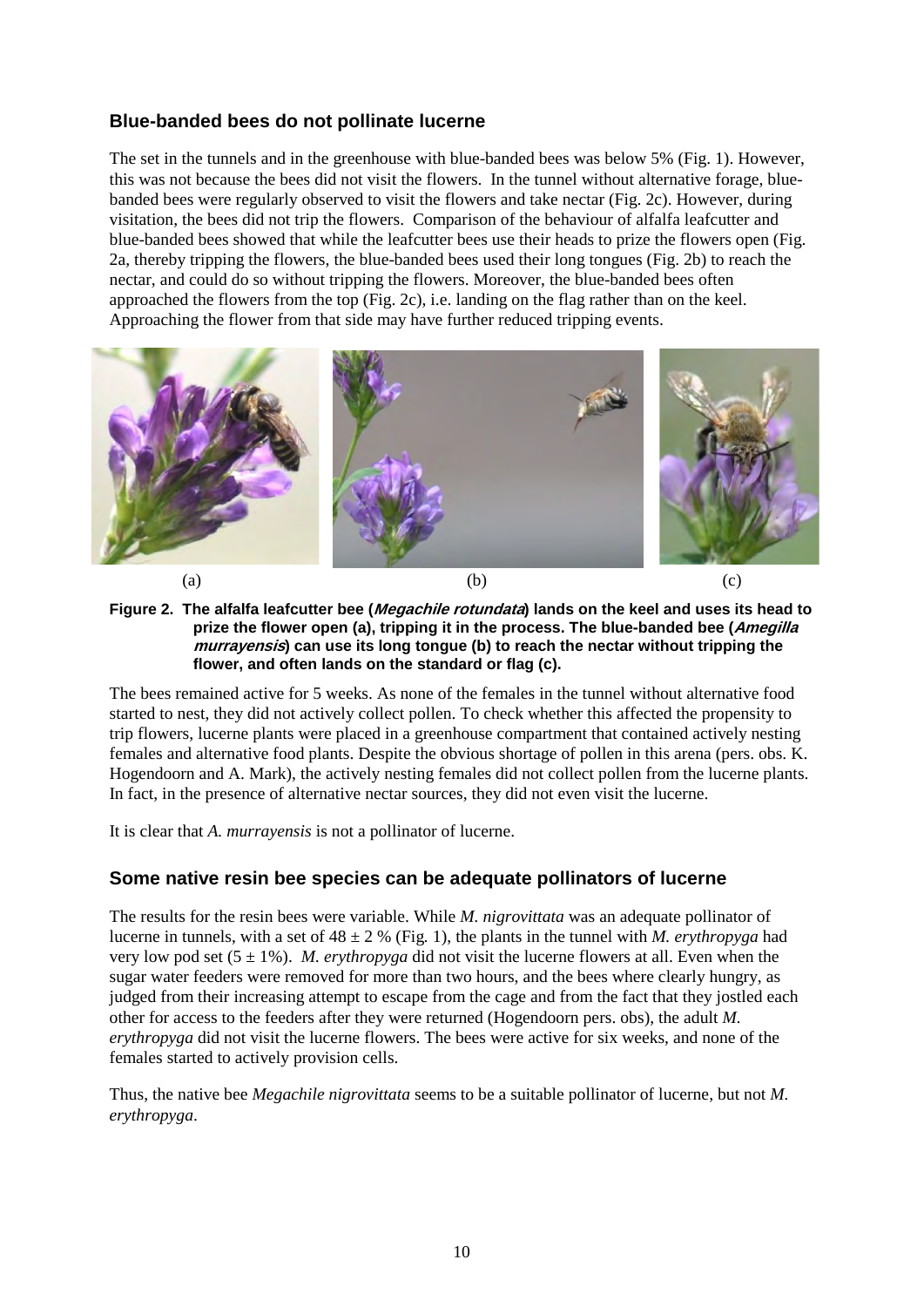<span id="page-20-0"></span>**Permanent nesting structures for native pollinators of lucerne**



<span id="page-20-1"></span>**Figure 3. Nesting wall for native bees built at the Waite Arboretum in October 2010. The irregularly shaped blocks are parts of natural blue-banded bee aggregations that were used to seed the walls.** 

#### **Blue- banded bees**

At the Waite wall (Fig. 3), the first female *A. murrayensis* was seen to enter the nesting block in October 2010. On 19 November 2010, two females of *A. (Notomegilla) chlorocyanea* and one *A.murrayensis* were actively nesting in the wall. Fresh diggings, indicative of nesting activity, were found under three nesting holes, and females were observed entering the nests with pollen on their legs. However, on 25 November, all activity had ceased. After this initial success, no more bluebanded bees were seen in this nesting wall. In the wall in Eden Hills, no blue-banded bees were observed at any time. Thus, the bee walls were not successful in promoting blue-banded bees.

#### **Resin and leafcutter bees**

#### *Observations*

Unexpectedly, both nesting walls were used by leafcutter bees and resin bees (Megachilini, Fig*.* 4). In the Waite wall, the first leafcutter and resin bees were observed on 9 December 2010, and the first nest entrance was closed five days later. At the end of the 2010/2011 season (April 2011), the Waite wall contained 22 closed and 4 open leafcutter nests and 6 closed and 1 open resin bee nests (Fig. 4). Eight of the leafcutter nests and one the resin bee nests were opened, while 14 closed leafcutter and 5 closed resin bee nests were left in place for emergence of bees in the next season.

On 6 December 2012, renewed activity of resin (Fig. 4) and leafcutter bees was observed at both walls. At the Waite wall, bees were seen during every subsequent visit until the end of March.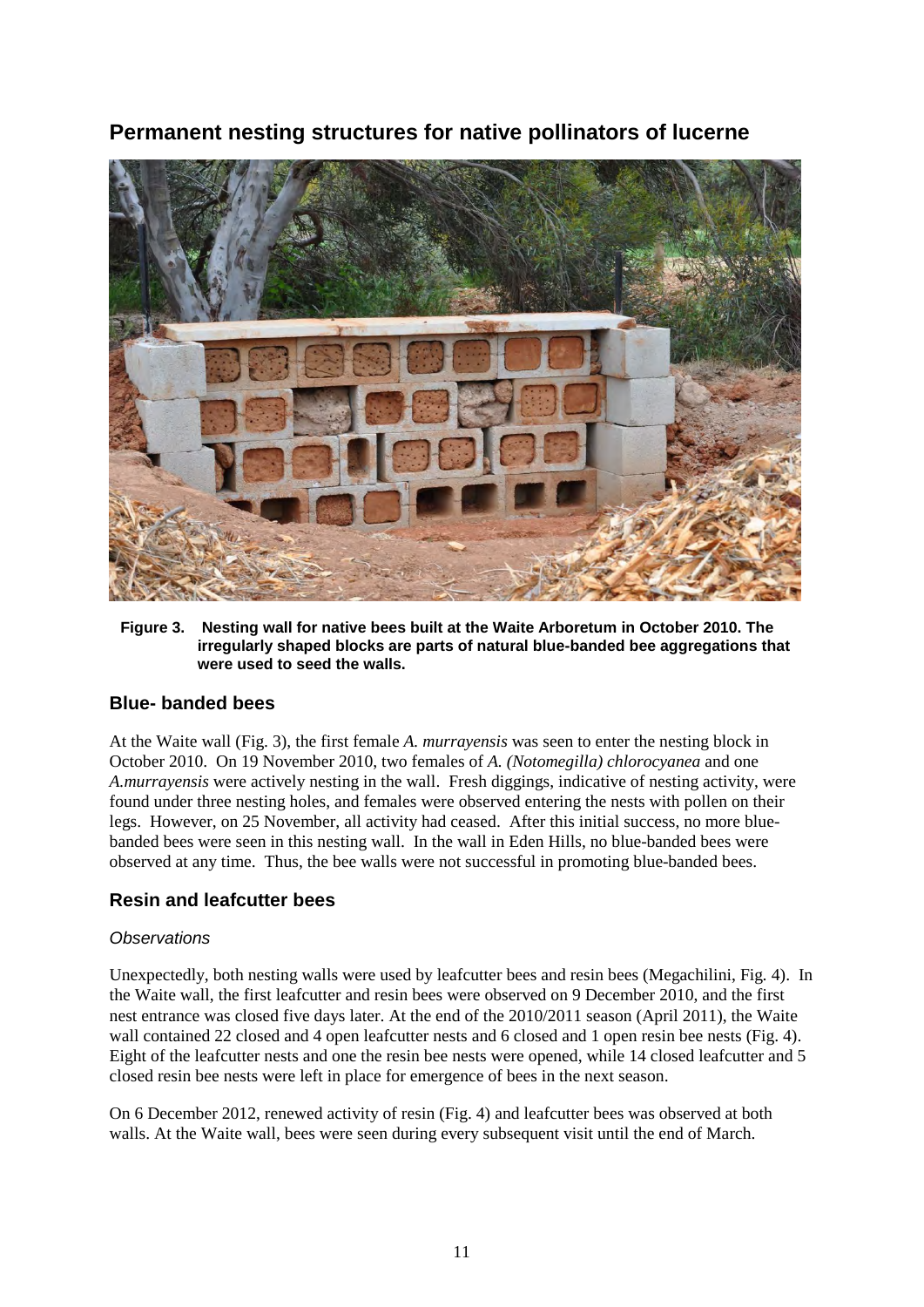

<span id="page-21-0"></span>**Figure 4. (a) A resin bee (M. nigrovittata) returning to a nest in a bee-wall; (b) detail of a binder board showing 12 resin bee nest closures in waxed tubes and two leafcutter bee closures; (c) a clay block showing nests closed by leafcutter bees.** 

After the end of the active season of 2011/12 (early May 2012), a total of 51 nests of leafcutter bees had been provisioned in the Waite bee wall. Of these, 95% were in clay blocks, and the remainder in two holes in the binder board that lacked waxed tubing. No leafcutter bee nests were found in the waxed paper tubes. The resin bees had provisioned a total of 52 nests, 71% of which were in waxed paper tubes, 29% in clay blocks. Furthermore, there were 5 nests of masked bees (Hylaeini) in clay. The lower nests got flooded between 6 and 19 March 2012 after a new ditch, dug by the maintenance staff from the Waite Arboretum to deal with water on the path, overflowed during torrential rains.

Thus, over the year, there was a substantial increase in numbers of nest provisioned in the Waite wall. For the leafcutter bee nests, this was an increase of 214% compared to the previous year, and for the resin bees, the increase in the number of nests provisioned was 750%. There is no doubt that the latter increase is due to the provision of waxed paper tubes as nesting material.

The resin bee species nesting in the bee wall were identified as *Megachile erythropyga* and *M. nigrovittata*, and the leafcutter bee species was *Megachile (Eutricharea) quinquelineata*.



<span id="page-21-1"></span>

The nesting wall at the Waite arboretum had been used at a higher frequency that the one at Eden Hills where only 4 resin bees nests were observed each year, and one leafcutter bee nest in the second year. This is most likely caused by the presence of alternative nesting substrate for resin bees at this location, which will be discussed below.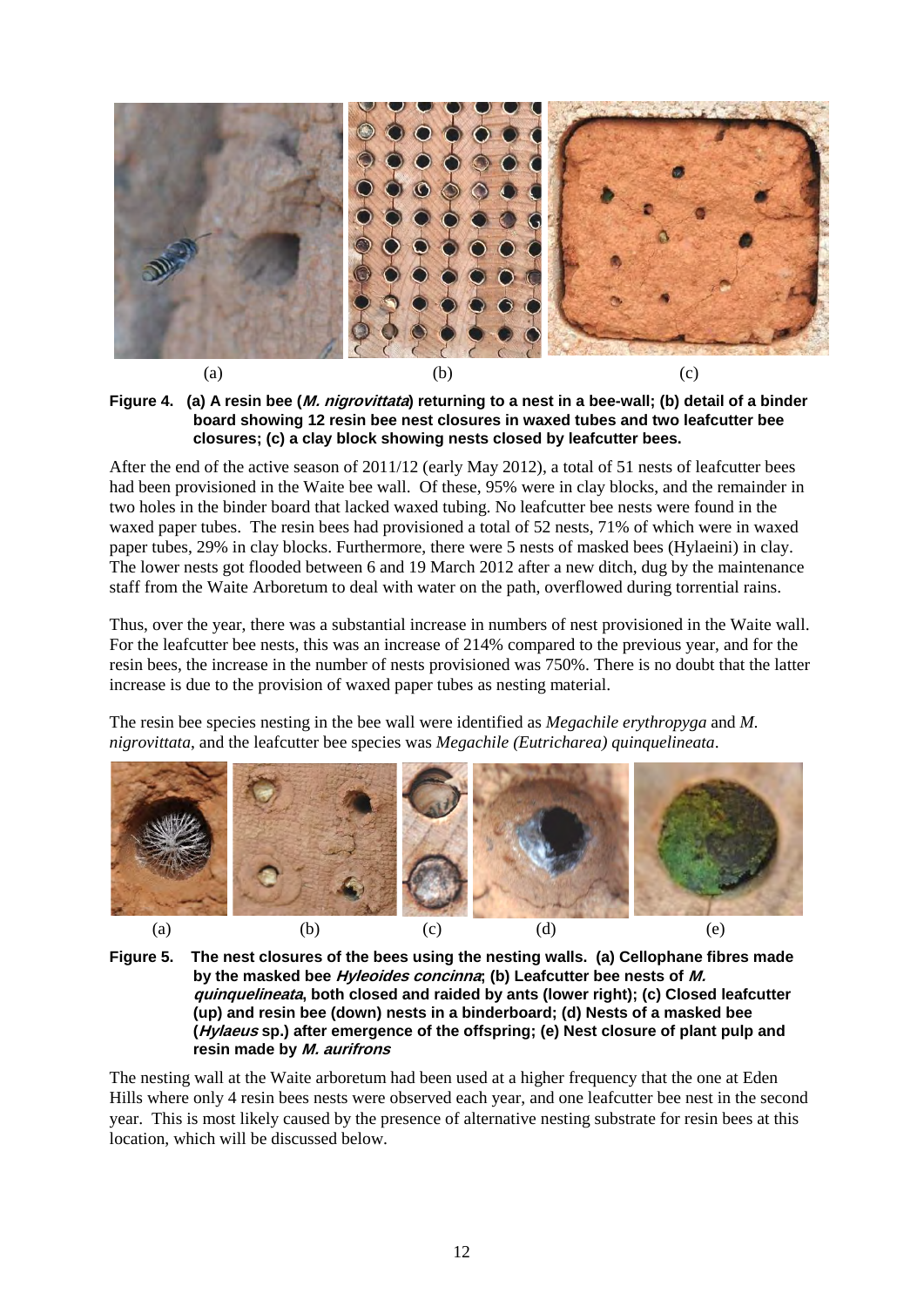

#### <span id="page-22-0"></span>**Figure 6. The number of closed and open nests of resin and leafcutter bees in the Waite bee wall at the end of the breeding season. In the second year, the large fraction of open leafcutter bee nests was caused by ant raids. The differences in the numbers of resin bees between the years reflect the addition of waxed straws to the nesting wall in the second year.**

Several observations support the notion that predators and parasites are important factors in the success of these nests. Firstly, the nesting walls were not protected from ants. Ants were often observed walking on the nesting blocks and entering the nests. A large ant raid of the leafcutter nests by workers of a tiny *Monomorium* species was observed on 13 January at the Waite bee wall. The tiny ants bit their way into the leaf closures, and this led to a large number of irregularly opened nests for the leafcutter bees (Fig. 5b, Fig. 6), the increase in number of nests was low from then onwards, despite the continued presence of the leafcutter bees (Fig. 7). The resin bee nests seemed to be better protected from ants, which were only observed to enter active nests. Secondly, activity of both chrysidid and evanoid wasps were observed on the bee walls on numerous occasions and cells containing parasitised bee brood were found upon opening the nests (see below). Both parasites were observed to enter active nests, but they were not seen to parasitise closed nests.

#### *Breeding success in nesting walls*

To investigate the breeding success and effects from the presence of ants and parasites, every year a number of nests were opened.

In October 2011, 9 of the 28 closed overwintered nests were opened, one out of 6 resin bee nests, and 8 out of 22 leafcutter nests. The resin bee nest contained two cells, one with remnants of pollen and Psocoptera or book lice, which are consumers of debris and often found in cells containing dead bee larvae. The other cell contained a healthy prepupa inside a cocoon (Fig. 8a). The 8 leafcutter bee nests contained on average 2.6 cells. Healthy cocoons (Fig. 8c) were found in 12 out of 21 cells. Of the remaining 9 cells, 2 were empty, 4 cells had small holes, presumably as a result of parasitisation by a wasp (Woodward 1994), and three appeared to have suffered from fungal infestations. From seven of the healthy looking cocoons, adult *M. quinquelineata* (4 male, 3 female) emerged. The remaining cocoons suffered from a fungal infection in the incubator at later stage of development.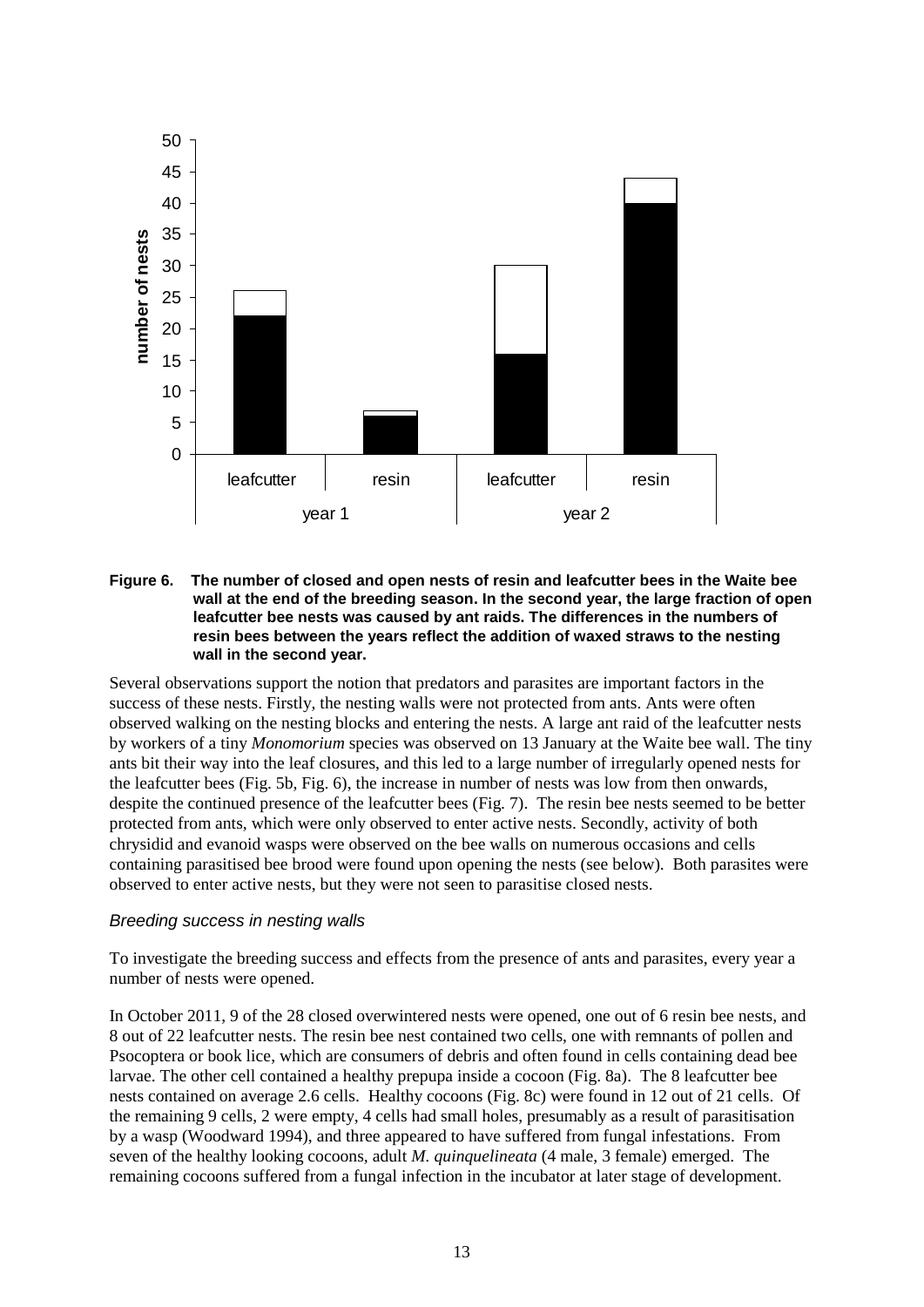

#### <span id="page-23-0"></span>**Figure 7. The presence of open (dotted lines, open symbols) and closed (continuous lines, closed symbols) of leafcutter nests (squares) and resin bee nests (circles) at the Waite bee wall.**

In early May 2012, a total of 34 closed nests were opened, 27 out of 40 resin bee nests, and 7 out of 15 leafcutter bee nests.

Of the 27 resin bee nests, 24 were in waxed straws, and 3 were in clay blocks. The nests contained on average  $1.2 \pm 0.2$  cells, but 22% of nests (8 out of 27) did not contain any brood. These nests had been closed with resin, and did not demonstrate any remnants of pollen. Parasitisation was evident in three resin bee nests. In one nest a single cocoon had been parasitised by a large number of wasp larvae, possibly *Melittobia australica* (Eulophidae, Fig. 8e), and in two nests larvae of evanoid wasps were found. The 27 resin bee nests contained 29 cells with viable bee brood.

The leafcutter bee nests (n = 7) contained on average 3.1 cells ( $\pm$  0.9) with a range of between 0 and 6 (Fig. 8c). Out of the 7 nests, only one did not contain any brood cells. However, in four other nests, only empty cocoons were found. Some of these empty cocoons had small holes and had either been parasitised by eulophid wasps or had been raided by ants. I one nest, the cocoons were opened from front. Thus, the 7 nests had a total of 7 viable cells.



<span id="page-23-1"></span>**Figure 8. From left to right: top: (a) a healthy cocoon of M. nigrovittata; (b) the tiny Monomorium species (circled) that raided the leafcutter nests;(c) a successful leafcutter bee nests with 5 cells; (d) nest block showing leafcutter nests that had been raided by ants (note that the resin bee nests in straws remained intact); (e) a resin bee cocoon infested by a wasp larvae (possibly Melittobia australica: Eulophidae).**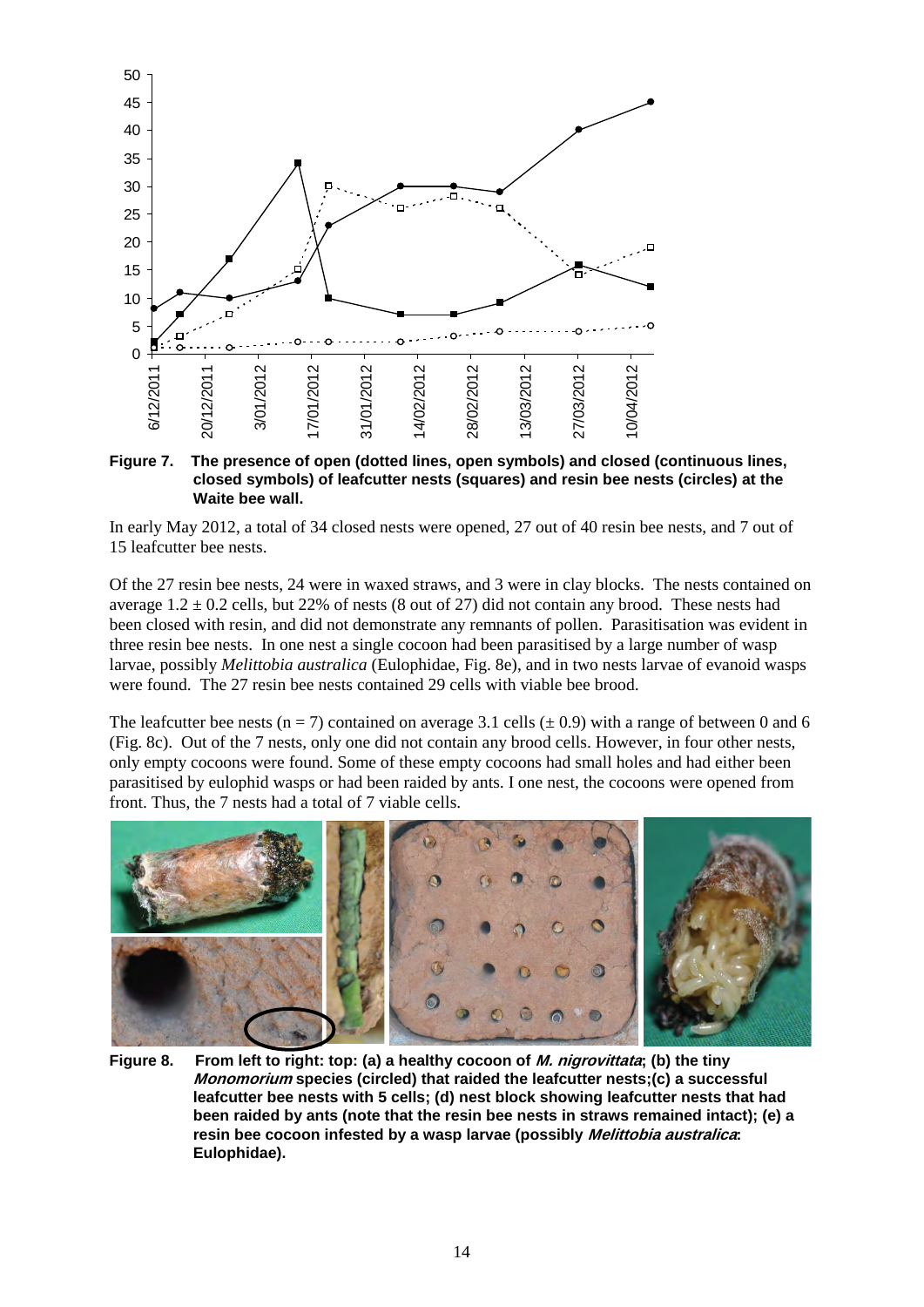## <span id="page-24-0"></span>**Assessment of bee visitors of lucerne**

At the Waite Arboretum and Urrbrae High School, several bee species were observed foraging on lucerne seed crops maintained by the SARDI Pastures Group. These included the following ground nesting bees: *Lasioglossum (Chilalictus) lanarium*, *Lipotriches australica* and *L. flavoviridis.* Furthermore, *M. nigrovittata* and *M. quinquelineata*, which nested in the bee wall, were also observed on lucerne. The other resin bee species in the wall, *M. erythropyga,* was not seen on lucerne, but collected pollen on lotus and cullen. These crops also attracted the other Megachilini and the Halictini. At Urrbrae High School, *L. lanarium* was caught while collecting pollen and tripping flowers inside the bird cage.

The most abundant bee on the lucerne at the Waite Campus was *Lipotriches flavoviridis,* a relatively small species (body length 4 mm). This nomiine species belongs to the same taxonomic group as *Nomia melanderi*, the alkali bee, which is managed for lucerne pollination in the USA.

The tripping behaviour of this species was observed in the field and its efficacy was compared to that of honeybees. Of all flowers visited, the nomiine bees tripped 59% (200 out of 345,  $n = 48$  females) while honeybees tripped 0.8 % (4 out of 475, n = 23 workers,  $\chi^2$  = 371.15, p < 0.001, Fig. 9). The nomiine bees visited significantly less flowers per minute than honeybees (nomiine bees  $3.71 \pm 0.54$ , honeybees:  $23.1 \pm 1.77$  flowers per minute,  $t = 9.41$ ,  $p < 0.001$ ). Two behaviours caused the nomiine bees to spend more time on each flower. First, the activity of tripping involved pushing their heads into the flowers, which seemed to take considerable effort. The time between landing on the flower and tripping it was on average 5.3 seconds per flower ( $n = 200$  flowers). Second, the active pollen collection by the bees took on average 14.9 seconds per flower ( $n = 200$ ). By contrast, the honeybees did not collect pollen, and when accidentally tripping a flower, immediately moved to the next one.

Combining all data, the average number of flowers tripped per minute was significantly higher for nomiine bees (3.25 ± 0.39, n = 48) than for honeybees (0.10 ± 0.07, n = 23, t = 5.50, p <0.001, Fig. 9). This implies that the nomiine bees were 32 times more efficient than honeybees. Importantly, the nomiine bees chose to collect pollen from lucerne, despite the presence of numerous other pollen sources in the close vicinity. The honeybees did not collect pollen from lucerne at this location.



#### <span id="page-24-1"></span>**Figure 9. (a) The percentage of visited flowers tripped by honeybees and native groundnesting Lipotriches flavoviridis (n = 345 flowers visited by 48female L. flavoviridis, 475 flowers by visited 23 worker honeybees). (b) The number of flowers (± s.e.) tripped on average per minute by females of each species.**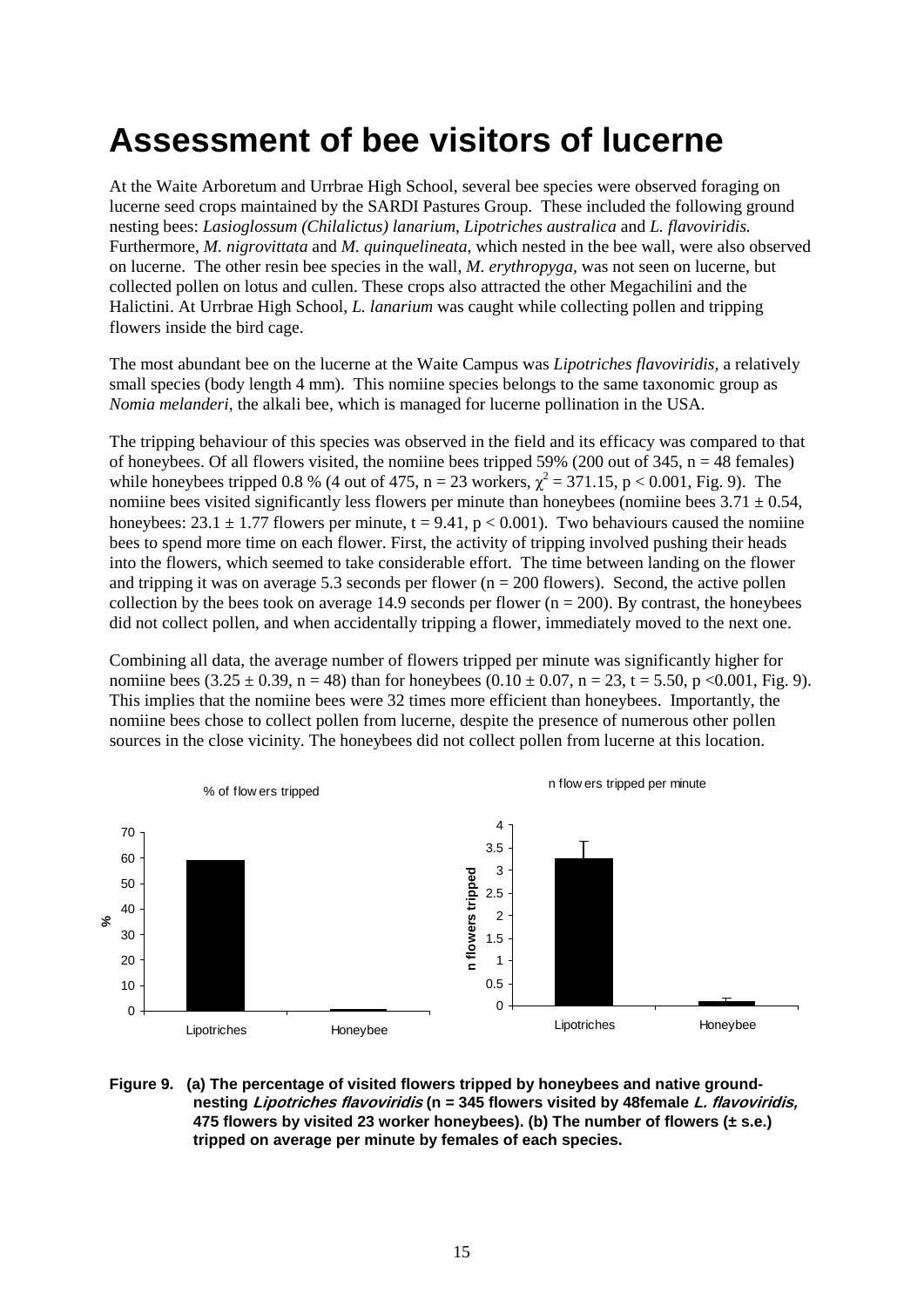A visit to Bordertown was made on 27/12/2011, to investigate the native bees foraging on seed lucerne in the seed growing area. A total of 44 specimens belonging to 10 species of native bees (three *Lasioglossum*, two *Homalictus*, one *Lipotriches*, three colletid bees and one megachilid species) were caught while foraging on native plants and weeds surrounding the crop. This collection included a number of species that had earlier been observed foraging on lucerne, such as *Lasioglossum lanarium*, *L. globosum* and *Lipotriches australica* (Hogendoorn pers. obs, Walker 2012). However, none of these species were observed to visit lucerne at this site.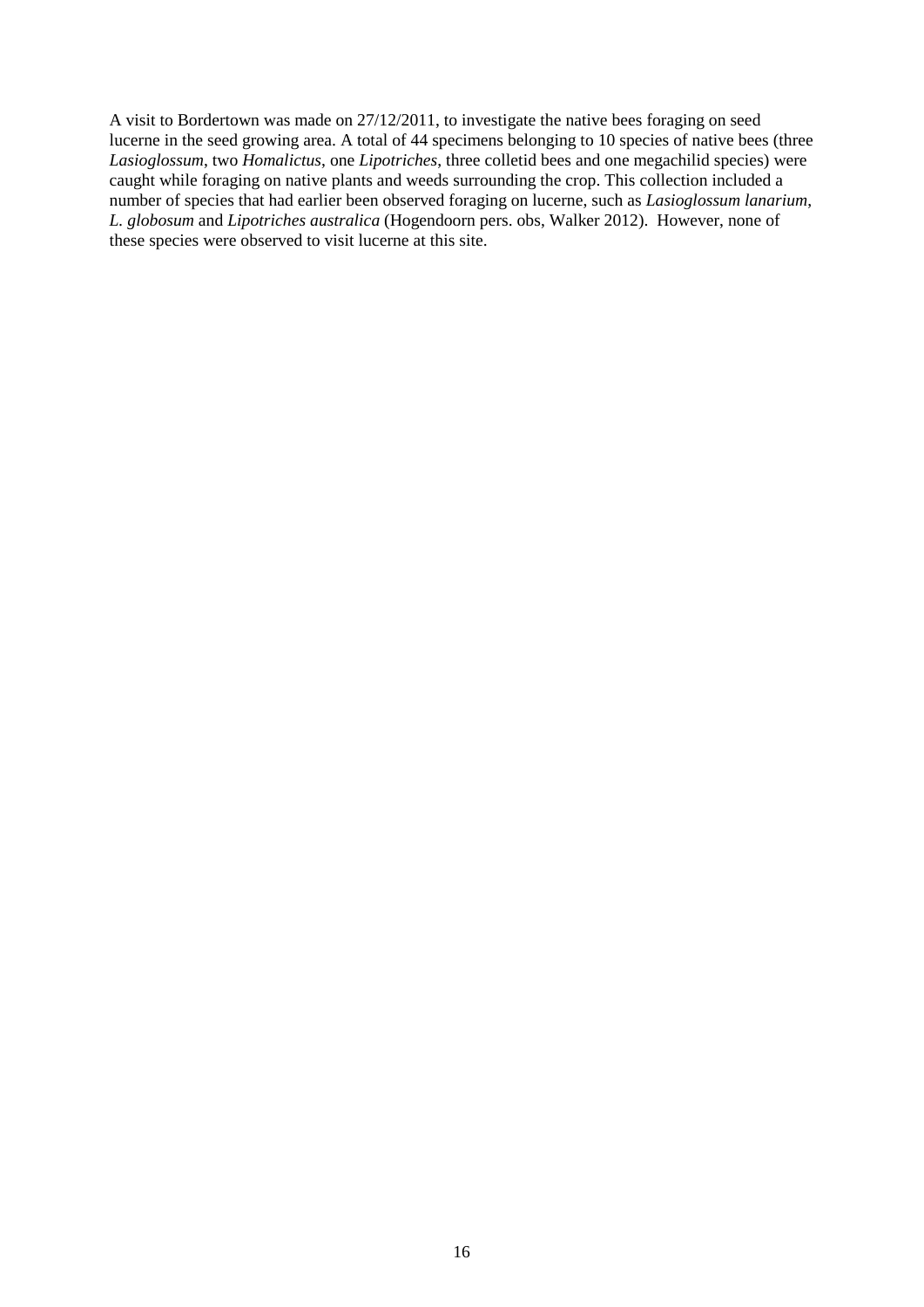## <span id="page-26-0"></span>**Discussion**

### <span id="page-26-1"></span>**Experiments in captivity: which native bees can pollinate lucerne?**

The study has identified that the native resin bee *Megachile nigrovittata* is a potential pollinator of lucerne, and has demonstrated that blue-banded bees (*Amegilla murrayensis*) and *Megachile erythropyga* will not pollinate lucerne. This confirms findings by Cane (2002) that candidate pollinators can differ dramatically in the proportion of flowers they trip. The differences between species in the potential to pollinate lucerne in captivity seem to be related to their ability to recognise the flowers as a food source and their propensity to trip the flowers while collecting nectar.

While blue-banded bees (*Amegilla murrayensis*) are known to collect nectar from lucerne, both in the field (De Barro pers. com., Hogendoorn, pers. obs.), and in captivity, they did not trip flowers as their long tongues allow them to reach the nectar without tripping the flowers. This result was unexpected, because a small pilot trial in field cages had shown promise (Hogendoorn and Powell, unpublished data). However, the earlier trials had been performed at the same locality where the ground-nesting nomiine bees were active. Thus, the earlier results could be explained if the cages included one or more nomiine nests. The results further serve as an illustration that a flower visitor is not necessarily a pollinator(Popic et al.2012).

Although in theory the blue-banded bees could still trip flowers when collecting pollen, our trials have clearly shown that this does not happen. Even when actively nesting and suffering from pollen shortage, the bees did not collect lucerne pollen. This may either be related to the inferior quality of lucerne pollen (Standifer 1967), or to an inability to recognise the flower's structure. Either way, despite the fact that they visit the crop for nectar, it is very unlikely that blue-banded bees are useful bees for the open pollination of lucerne.

In contrast to the blue-banded bees, the larger resin bee *M. erythropyga* did not visit lucerne flowers at all, ignoring the flowers even when deprived of nectar for several hours and clearly hungry. Hence, it seems unlikely that *M. erythropyga* is a useful pollinator of open pollinated lucerne.

The native resin bee *M. nigrovittata* tripped flowers in captivity while collecting nectar and caused adequate set. As is the case for the alfalfa leafcutter bees (Cane 2002), the resin bees tripped the flowers while prizing them open with their heads. This may be the only way for these relatively small, short bees to reach the nectar. The importance of tongue length for tripping the flower was also been suggested by Cane (2002) who found that the long tongue of *Osmia aglaia* allowed nectar feeding on lucerne without tripping, while the short-tongued *Osmia sanrafaelae* was an adequate pollinator. Our data suggest similar explanations for the differences between species in the fraction of tripped flowers.

Because *M. nigrovittata* is one of the most common resin bees in the lucerne growing region (King 1994), developing management strategies for these bees in or adjacent to lucerne crops could be advantageous for the lucerne industry now and in the future.

The finding that a native resin bee species is an adequate pollinator of lucerne is not unexpected. An earlier study used six native Australian resin bee species in captivity (Bray 1973) and although the results were not quantified, the conclusion was that all six were able to pollinate lucerne, and some species even started nesting in captivity. Thus, it seems likely that a number of native resin and leafcutter bee species are useful as pollinators of lucerne. However, the fact that the bees in this study can pollinate lucerne in captivity does not necessarily imply that they will do the same excellent job outside, when alternative floral resources are available. This is clear from the behaviour of honeybees, who become distracted from lucerne, e.g. when *Eucalyptus camaldulensis* is in flower (Doull 1961).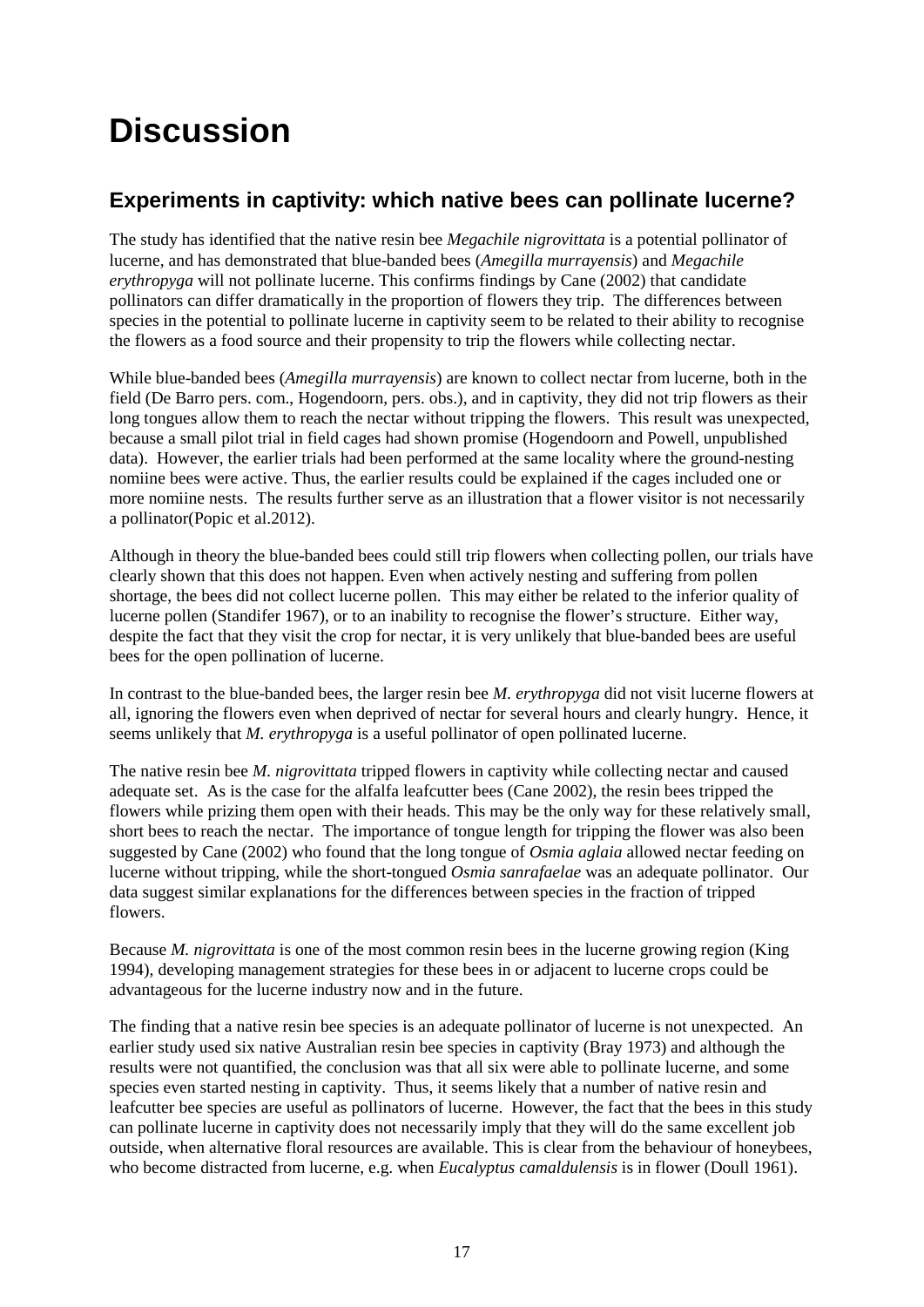Thus, the efficacy of M. nigrovittata, M. quinquelineata, and of the megachilid species suggested by Bray (1973), should be investigated on lucerne crops outside. To achieve this, we would need to maintain populations of these bees in the crop environment, and to document their behaviour on the crops, in the way that has been done in this study for a nomiine bee species. So far, the propagation and maintenance of Australian solitary bees has been deemed problematic, due to lack of insights in nesting needs, predators and parasites (Bray 1973). In the following section, we will use the data from the nesting walls to further investigate and address these problems.

### <span id="page-27-0"></span>**Development of nesting substrate for native bees**

The nesting substrate we provided was successfully taken up by native bees, and our study allows identification of several aspects of the properties and maintenance of artificial nesting substrate for native bees in the crop environment.

#### *Identity of the bees in the walls*

Although both walls were seeded with blue-banded bee brood, and some females started to nest in one of them, they disappeared within a month for unknown reasons. Subsequently, no blue-banded bee activity was observed. Blue-banded bees are known to nest in N.E facing clay wash-outs and mudbrick houses (Cardale 1968, Leijs et al in preparation ). Establishment of the additional nesting requirements would be interesting for a number of horticultural industries, as these bees are adequate pollinators of various solanaceous and cucurbit crops. However, in the context of lucerne pollination, this is not of interest, as our data show that blue-banded bees were inadequate as lucerne pollinators.

The nesting walls were used by resin and leafcutter bees, and despite the lack of control of natural enemies, the nest numbers increased substantially in the course of two years. One of the resin bees in the bee wall, *M. nigrovittata*, was shown to be an adequate pollinator of lucerne. Another species that was abundant in the bee wall, *M. quinquelineata,* has in the past been caught collecting pollen on lucerne at Tintinara and Keith, as evidenced by the labels under 30 specimens in the Waite Insect and Nematode Collection. Therefore, even though their tripping behaviour was not tested in captivity, they can be safely assumed to trip lucerne flowers. The development of methods to promote these bees in the crop is likely to benefit the seed lucerne industry, and our study provides a first step in that direction.

#### *Nesting preferences and requirements of leafcutter and resin bees*

The most important and overarching conclusion is that the species that used the walls differed both with respect to the nesting substrate of choice, and in the strategies required to protect the nests from natural enemies.

The leafcutter bees significantly preferred clay substrate over waxed paper tubes. This may be in part related to the small diameter of he paper tubes in the binderboards, which were designed for *M. rotundata* and had a diameter of 5.5 mm. The nesting tunnels in clay blocks had various diameters, many between  $6 - 8$  mm. Because *M. quinquelineata* is a substantially larger species than *M*. *rotundata*, it is likely that their body size precluded the use of the binderboards. However, the larger waxed drinking straws with a diameter of 8 mm also failed to attract to *M. quinquelineata*. Therefore, it is possible that either the waxed surface of the tubes rendered them less attractive for leafcutter bees, or that the properties of the clay blocks were preferred over those of paper tubes. The clay blocks would be firmer, may provide more protection from natural enemies and extreme temperature fluctuations, and have better humidity conditions than paper tubes. Evaluation of the important properties of the different nesting substrates for these useful bees requires further study.

The resin bees, including *M. nigrovittata*, significantly preferred paper tubes over unlined clay blocks. The fact that the tubes were also used when inserted into clay blocks (Fig*.* 8) demonstrates that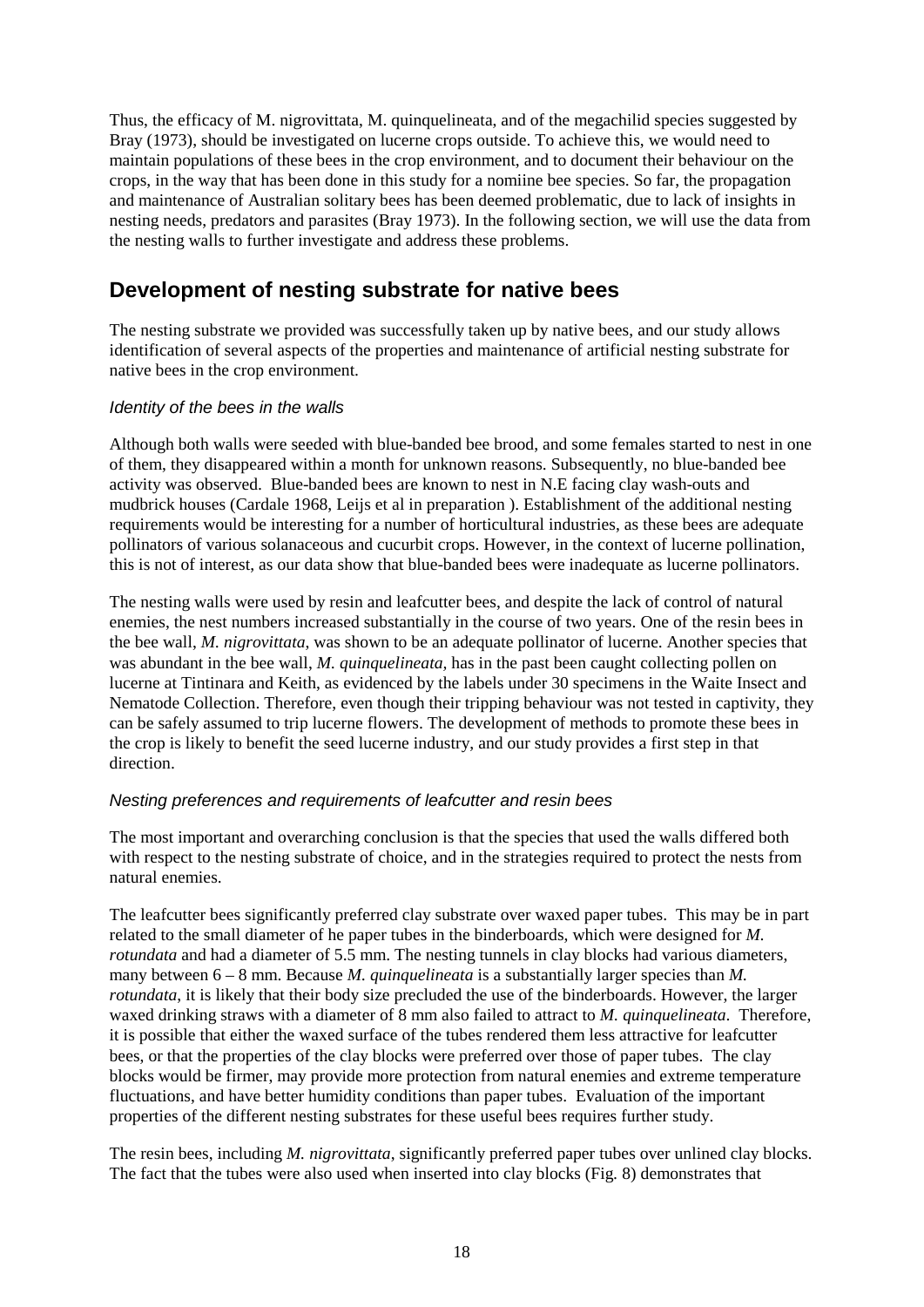nesting blocks for these species do not necessarily need to be made out of wood. However, tubes that were presented lose and not in wood or clay blocks, seemed less attractive. A further important insight gained during this and another (Hogendoorn 2011) study of resin bee nesting behaviour is that paper tubes should be relatively impervious to water.

#### *Protection from ants*

Regarding protection from other natural enemies, it is clear that both resin bees (Hogendoorn 2011) and leafcutter bees (Woodward 1994, this study , Anderson 2006) benefit from protection from ants. Resin bee nests may be better protected than leafcutter nests, as ants were seen to chew their way through leafcutter cocoons, but not through resin caps. It is easy to underestimate the importance of such protection, because ant raids are not often observed. In this study, despite regular inspections, a raid was only observed once. However, it is well-known that ants can be a major threat to native bees (Gerling et al. 1981, Smith et al. 2003, Hogendoorn et al submitted). This may be more so in Australia, due to the relatively high ant densities. Two experimental studies on the effects of ants on native bees in Australia indicate that they have had a role in shaping the social and communal nesting behaviour (Kukuk et al. 1998, Zammit et al. 2008). Thus, we conclude that the successful maintenance of large local native bee populations should involve measures to exclude access by ants.

The nesting walls used in this study did not allow the exclusion of ants. Hence nesting shelters, such as used for alfalfa leafcutter bees, may be preferred, because these can be protected using Tanglefoot®. In this context, it is important to realise that resin bees have been observed to mistake Tanglefoot for resin, and will collect it to close their cells and nests (Hogendoorn pers. obs.). However, unlike resin, Tanglefoot remains sticky, and this badly affects the eclosing brood in the subsequent years. Therefore, special structures should be designed to make the Tanglefoot inaccessible to the resin bees, while still protecting the shelters from ants.

#### *Protection from parasitic wasps*

Parasitic wasps observed at the nest sites and inside the nesting walls were evanoid, chrysidid and eulophid wasps. Of these, the eulophid wasps are cited to cause the most damage to leafcutter bees (Woodward 1994). Experiences with resin bees in Victoria indicate that evanoid wasps can also devastate local populations (Hogendoorn 2011). Therefore maintenance of local solitary bee populations requires management strategies to reduce parasite loads. Such management strategies have been developed for alfalfa leafcutter bees (Richards 1984) and orchard bees (Bosch and Kemp 2001), and several measures have been recommended for the Australian situation (e.g. Woodward 1994). This involves removing the nests from the shelters into storage, cooling the nests to kill eulophid wasps (the effect of this measure on the health of native bee brood should be assessed), and removal of eclosed parasitic wasps before release of the bees (Woodward 1994, 1996, Anderson 2006). Such measures place additional demands on the design of nesting substrate, as it has to be removed from the field, stored in incubators and checked. For resin bees, waxed paper tubes of appropriate sizes inserted in wood, clay or possibly polystyrene boxes allow such measures, as do bamboo canes that have previously been split but have their halves securely fitted together. For native leafcutter bees, opportunities need to be explored further.

#### *Further observations on the use of artificial nesting substrate*

The wall at the Waite Arboretum had significantly more nests than the one at Eden Hills. This may reflect a locally lower density of bees at the latter locality. However, with respect to the resin bees, it is important to note that, at Eden Hills, no waxed tubes were inserted in the wall and a large amount of alternative nesting materials (waxed straws, wood blocks, bamboo) had been placed in the immediate surroundings. Considering the fact that the resin bees were significantly more attracted to straws than to the clay nesting substrate, it is likely that the lack of success of the nesting wall in Eden Hills reflects the fact that the resin bees had a choice.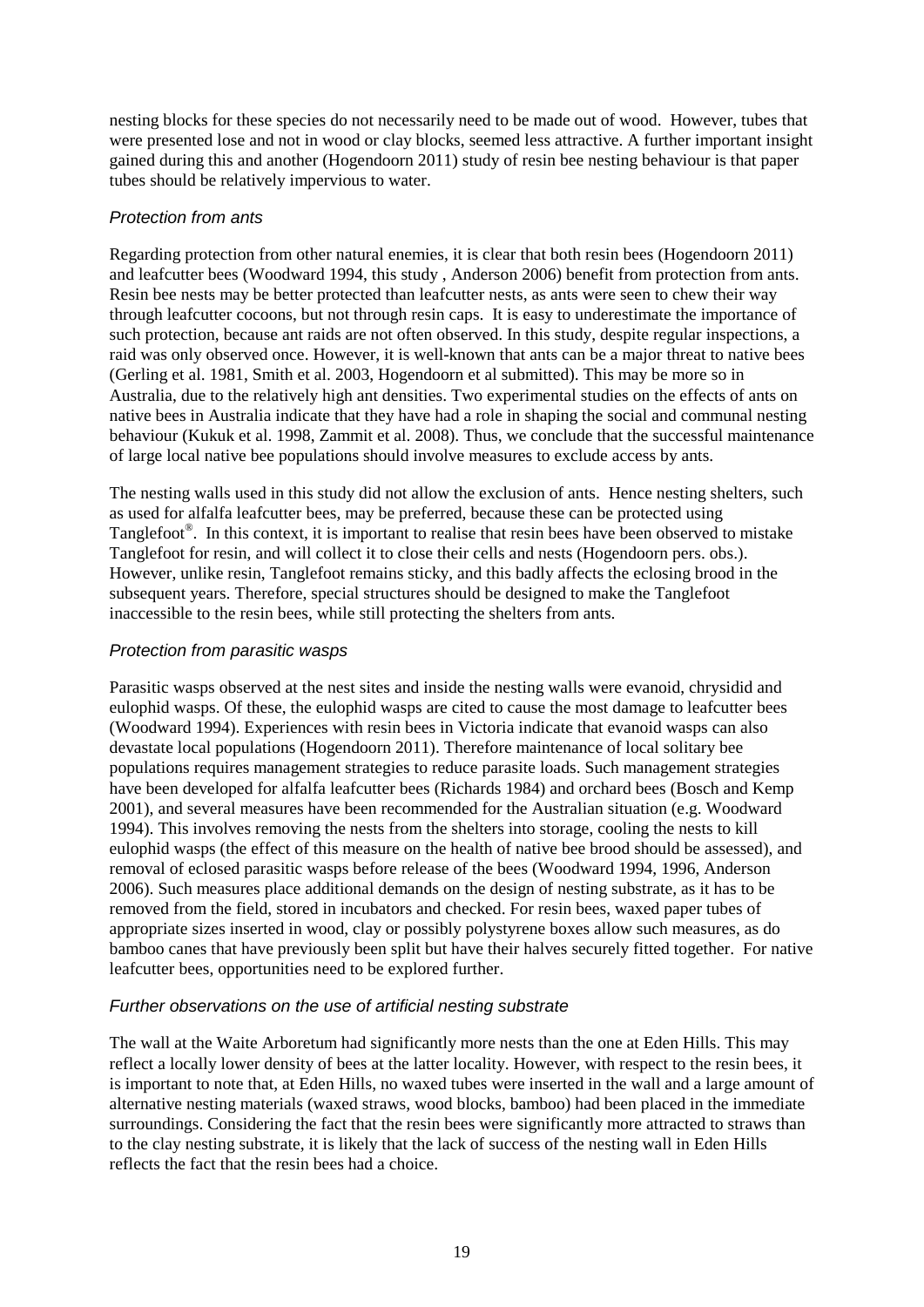Interestingly, a relatively high percentage (22%) of the resin bee nests found did not have any brood or signs of provisioning. It seems unlikely that these nests were the result of ant raids, as their contents were completely clean and closed off. It is possible that these nests were accidentally closed by females, i.e. that they had mistaken them for the nest next to it. Once partially closed, such accidentally closed nests would be fully closed off. Markings on the nesting substrate that signal position to the bees may help to prevent such mistakes.

Furthermore, the brood numbers inside the resin bee nests were low. While the leafcutter bees had filled up their nests and the number of cells seemed to be constrained by the length of the tunnel, the resin bee nests contained mostly one, sometimes two cells and had long, empty stretches. It is possible that placement of brood into different nests is a risk avoidance strategy, aimed at reducing the chances of parasitisation of the brood. One of the main brood parasites of resin bees were evanoid wasps (Hogendoorn 2011, Hogendoorn submitted). These large wasps use their long ovipositor to lay eggs in the cell of the bee, and were seen to enter bee nests, but were not observed to parasitise closed nests. Furthermore, evanoid wasp larvae can in some cases consume two rather than a single larval resin bee within a nest (Hogendoorn pers. obs.). Therefore, the bees may avoid parasitisation and loss of excess brood by closing nests that contain a single cell and starting a new nest, rather than adding cells to an existing nest. This would be a particularly beneficial strategy if, as was the case in our set-up, an excess of nesting substrate available.

In conclusion, native resin and leafcutter bees that are useful pollinators of lucerne have different nesting preferences and partially different requirements when it comes to protection of nests from natural enemies. The efficacy of different nesting substrates and management strategies in meeting these requirements need to be further studied and developed for Australian conditions. Factors that have been specifically identified to affect nesting success of leafcutter and resin bees are high ant densities, and build up of parasitic wasp species. Control of temperature fluctuations in bee shelters is another area that deserved further attention.

### <span id="page-29-0"></span>**Assessment of bee visitors of lucerne**

Several native bees were observed foraging on lucerne at both the Waite Campus and Urrbrae High School. The most frequently observed species were ground nesting bees of the tribes Halictini and Nomiini. The visitation by native halictine and megachiline bees on lucerne align with and expand the data available on plant visitation in Walker's Native bees of Australia database (Walker 2012).

The small nomiine bees at the Waite Campus were 32 times as efficient as honeybees in tripping lucerne and, in contrast to the honeybees at this location, they were collecting pollen from the crop. This is a particularly interesting observation, because the bees in question belong to the same tribe as the ground nesting alkali bees used in pollinating lucerne in the USA (Cane 2008).

While it may be tempting to do so, the comparative efficiency of the different native bees and honeybees should not be phrased in terms of a contest in efficacy between the species, or between native bees and introduced honeybees. Pollination can be a numbers game. Thus, although individually practically useless, honeybees can be reasonably efficient pollinators of lucerne simply because they can be moved into the crop in large numbers (Somerville 2002). However, the results reported here do emphasise that some Australian native bees can and do pollinate lucerne. Finding ways to place and enhance, for example, ground-nesting nomiine bees in the proximity of seed lucerne fields, as is done in the USA (Cane 2008), may prove beneficial, particularly so if feral and managed honeybees become scarce.

The complete absence of native bees on the seed crop at Bordertown was unexpected for two reasons. First, C. Hilton is known for his reluctant and considerate use of insecticides. Second, during the 1950s and early 1960s, K. Doull collected various resin and leafcutter bee species form lucerne at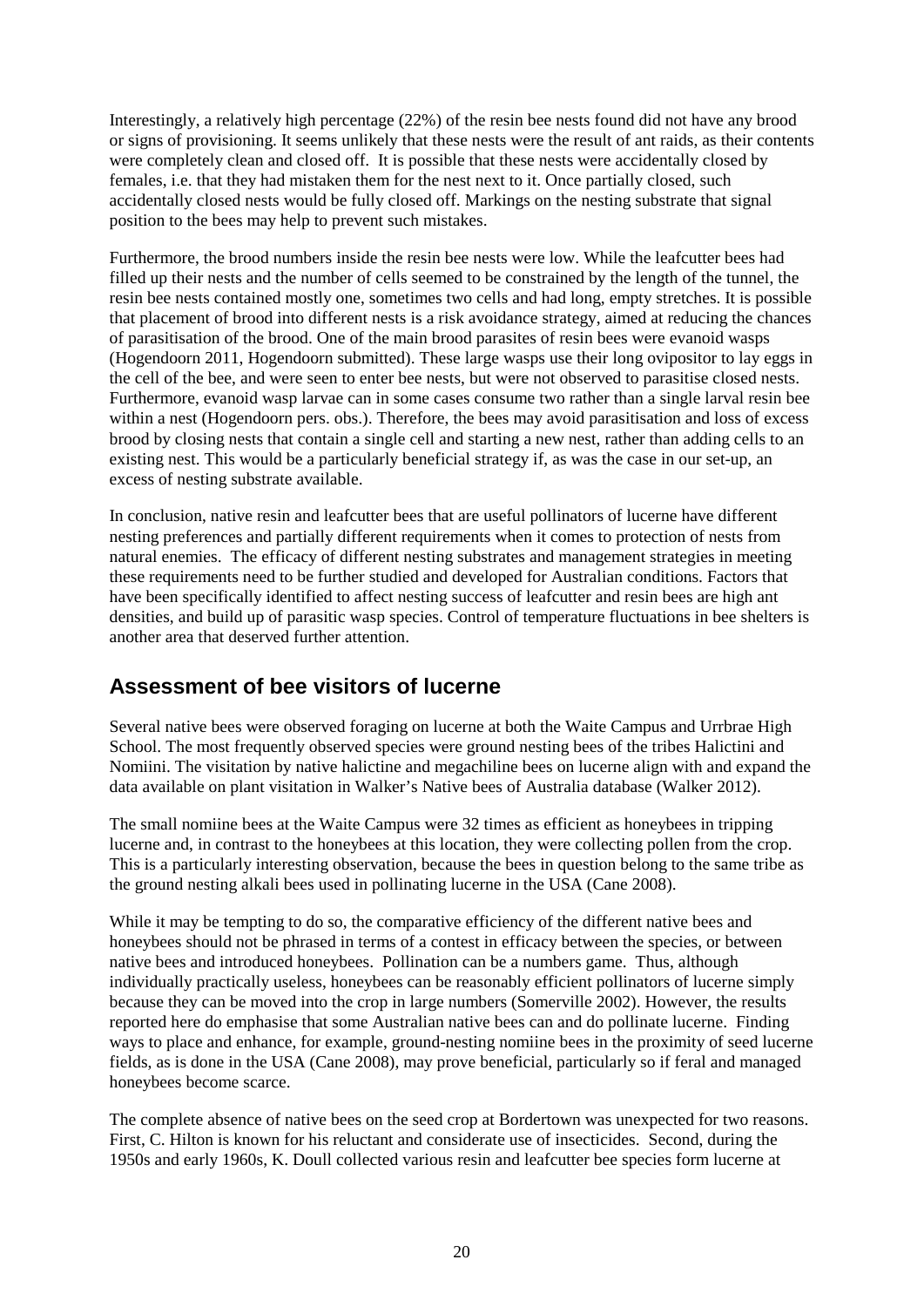roughly the same locality. However, absence of native bees on seed lucerne crops in the Keith region in recent times has been confirmed by J. de Barro (pers. com.).

There are a number of possible explanations for this apparent decrease in the presence of native bees on lucerne in the region. First, border check irrigation (flood irrigation) may preclude the presence of native ground nesting bees within the crop. The validity of this explanation seems doubtful because there would be ample opportunity for native bees to nest in the small dams and the areas surrounding the paddocks, and resin and megachilid bees do not nest in the soil. Second, general habitat degradation due to grazing and land clearing may have reduced the sustenance for native bees outside the flowering time of the crops, as has happened elsewhere in the world (Ricketts et al. 2008). Third, both historically and at present, the lucerne industry has made use of a large range of insecticides that are detrimental to bees. Examples include a range of organophosphates and synthetic pyrethroids(De Barro 2001), and fipronil and neonicotinoids (McManus et al. 2010). In addition to the well-known high acute toxicity of several of these products to bees, which can cause local extinctions (Johansen 1977), some of these insecticides may have long-term residual effects (e.g. Estesen et al. 1992). However, often the sensitivity of solitary bees to insecticides is not clear. A striking demonstration of this is the accidental killing of more than a million released leafcutter bees with a single evening spray of indoxacarb in Australia in 2003 (Anderson 2006). A second example is the recently demonstrated long-term effects of exposing bumble bees to neonicotinoids (Whitehorn et al. 2012). In lucerne, neonicotinoids are used in seed coatings and sprays. Therefore, in conjunction with the development of population maintenance strategies for solitary bees, compatibility of lucerne growing practises with native bee keeping requires investigation, especially the range of pesticides that is used in protecting the crop.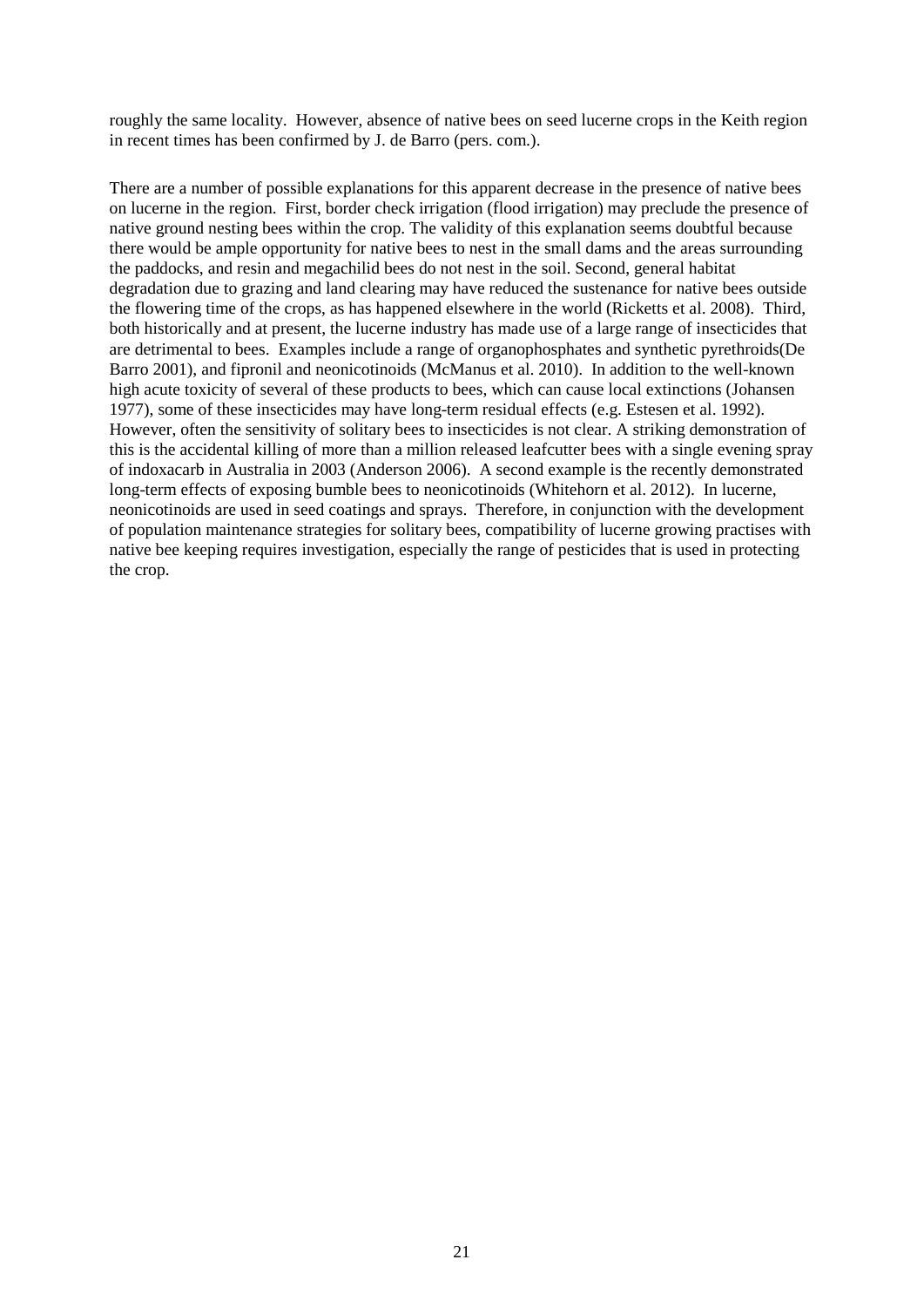## **Implications and Recommendations**

This proof-of-concept project has identified three Australian native bee species that effectively pollinate lucerne. As these are locally occurring species, it is likely that they are better suited to local Australian conditions than the introduced *Megachile rotundata*.

Two of the native species, the resin bee *Megachile nigrovittata* and the leafcutter bee *M. quinquelineata*, used artificial nesting substrate presented outside. Their densities increased even without protection from parasitoids and predators. Therefore, these species could be amenable for use in the crops. The third species, the wide-spread nomiine bee *Lipotriches flavoviridis* nests in the soil, and further work is needed to find out how to enhance nesting conditions for this species.

To further explore and develop the potential of native bees in crops, the following information is required:

- Assessment of the utility of M*. nigrovittata* and *M. quinquelineata* in open pollinated lucerne crops;
- Exploring options to increase population sizes of *M. nigrovittata* and *M. quinquelineata* in the field. This includes the following work:

− further development of cheap nesting structures and techniques that allow winter management of parasites and protection from ant raids;

− investigating the utility of planting native forage plants that flower before and/or after the flowering time of the crop;

− evaluation and enhancement of the compatibility of current crop management practises with the presence of native bees needs to be evaluated and where necessary improved. Here, the emphasis should be on the use of insecticides.

- Investigating the options for maintaining and increasing ground nesting nomiine bees in the vicinity of the crops, as these are very useful pollinators of lucerne;
- Finally, evaluation of the costs of crop and bee management practises required to maintain native bees in lucerne crops against the current and future economic and environmental benefits of deploying these bees for lucerne pollination.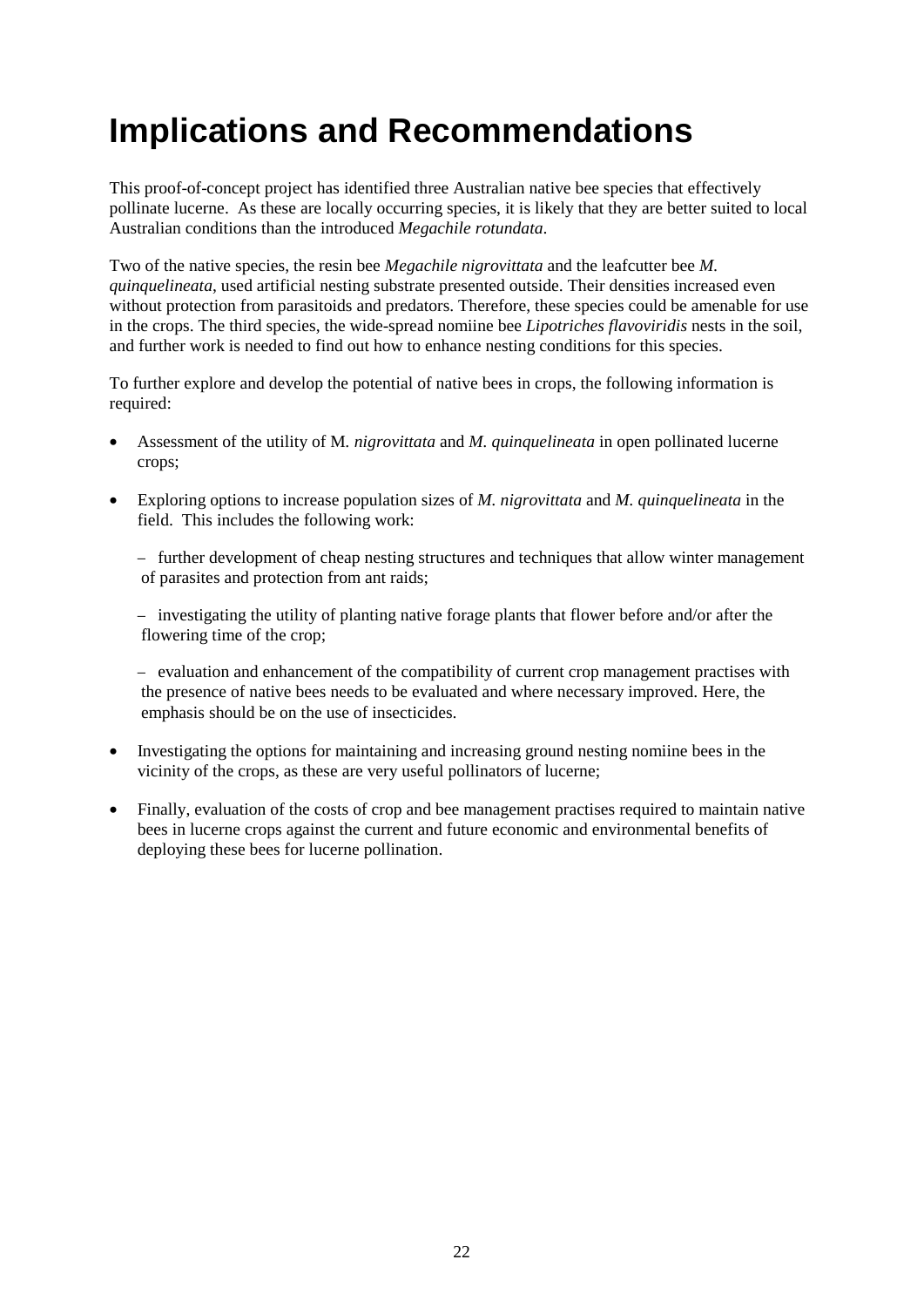### <span id="page-32-0"></span>**References**

- **Anderson, D. 2006.** Improving lucerne pollination with leafcutter bees stage 2, RIRDC Publication 06/108.
- **Batley, M., and K. Hogendoorn. 2009.** Diversity and conservation status of native Australian bees. Apidologie 40: 347-354.
- **Batra, S. W. T. 1976.** Comparatve effciency of alfalfa pollination by *Nomia melanderi*, *Megachile rotundata*, *Anthidium florentinum* and *Pithitis smaragdula* (Hymenoptera: Apoidea). Journal of the Kansas Entomological Society 49: 18-22.
- **Batra, S. W. T. 1994.** Diversify with pollen bees. American Bee Journal 1994: 591-594.
- **Bitner, R. M., and S. S. Peterson. 2003.** Introducing the alfalfa leafcutting bee *Megachile rotundata* F.(Hymenoptera: Megachilidae) into Australia - A case study, pp. 127-138. *In* K. Strickler and J. H. Cane [eds.], For nonnative crops, whence pollinators of the future? Thomas Say Publications in Entomology, Lanham, MD.
- **Blanche, K. R., J. A. Ludwig, and S. A. Cunningham. 2006.** Proximity to rainforest enhances pollination and fruit set in orchards. Journal of Applied Ecology 43: 1182-1187.
- **Bohart, G. E. 1957.** Pollination of alfalfa and red clover. Annual Review of Entomology 2.
- **Bohart, G. E. 1972.** Management of wild bees for the pollination of crops. Annual Review of Entomology 17: 287-312.
- **Bosch, J., and W. Kemp. 2001.** How to manage the blue orchard bee as an orchard pollinator. Sustainable Agriculture Network, Beltsville MD.
- **Bosch, J., and W. P. Kemp. 2002.** Developing and establishing bee species as crop pollinators: the example of *Osmia* spp. (Hymenoptera: Megachilidae) and fruit trees. Bulletin of Entomological Research 92: 3-16.
- **Bray, R. A. 1973.** Characteristics of some bees of the family Megachilidae in Southeast Queensland and their potential as lucerne pollinators. Journal of the Australian Entomological Society 12: 99-102.
- **Cane, J. 2008.** A native ground-nesting bee (*Nomia melanderi*) sustainably managed to pollinate alfalfa across an intensively agricultural landscape. Apidologie 39: 315-323.
- **Cane, J. H. 2002.** Pollinating bees (Hymenoptera: Apiformes) of U.S. alfalfa compared for rates of pod and seed set. Journal of Economic Entomology 95: 22-27.
- **Cardale, J. 1968.** Nest and nesting behaviour of *Amegilla pulchra* (Smith) (Hymenoptera: Apoidea: Anthophorinae). Australian Journal of Zoology 16: 689-707.
- **Carter, M., and T. Heywood. 2008.** Economic analysis of the Australian lucerne seed industry, RIRDC Publication 08/103, Kingston ACT.
- **Cook, D. C., M. B. Thomas, S. A. Cunningham, D. L. Anderson, and P. J. De Barro. 2007.** Predicting the economic impact of an invasive species on an ecosystem service. Ecological Applications 17: 1832-1840.
- **Cunningham, S. A., T. Heard., and F. FitzGibbon. 2002.** The future of pollinators for Australian agriculture. Australian Journal of Agricultural Research 53: 893-900.
- **De Barro, J. 2001.** Managing lucerne seed wasps in lucerne seed crops. RIRDC Publication No 01/136.
- **Delaplane, K. S., and D. F. Mayer. 2000.** Crop pollination by bees. CABI Publishing, New York.
- **Doull, K. M. 1961.** Studies on the efficiency of pollination of lucerne in South Australia. Australian Journal of Agricultural Research 22: 593-599.
- **Downes, R. W. 2002.** An evaluation of lucerne varieties for seed yield and strategies to enhance seed production, RIRDC publications 02/099.
- **Estesen, B. J., N. A. Buck, G. D. Waller, K. S. Taylor, and A. Mamood. 1992.** Residual life and toxicity to honey bees (Hymenoptera: Apidae) of selected insecticides applied to cotton in arizona. Journal of Economic Entomology 85: 700-709.
- **Free, J. B. 1993.** Insect pollination of crops. Academic Press, London, UK.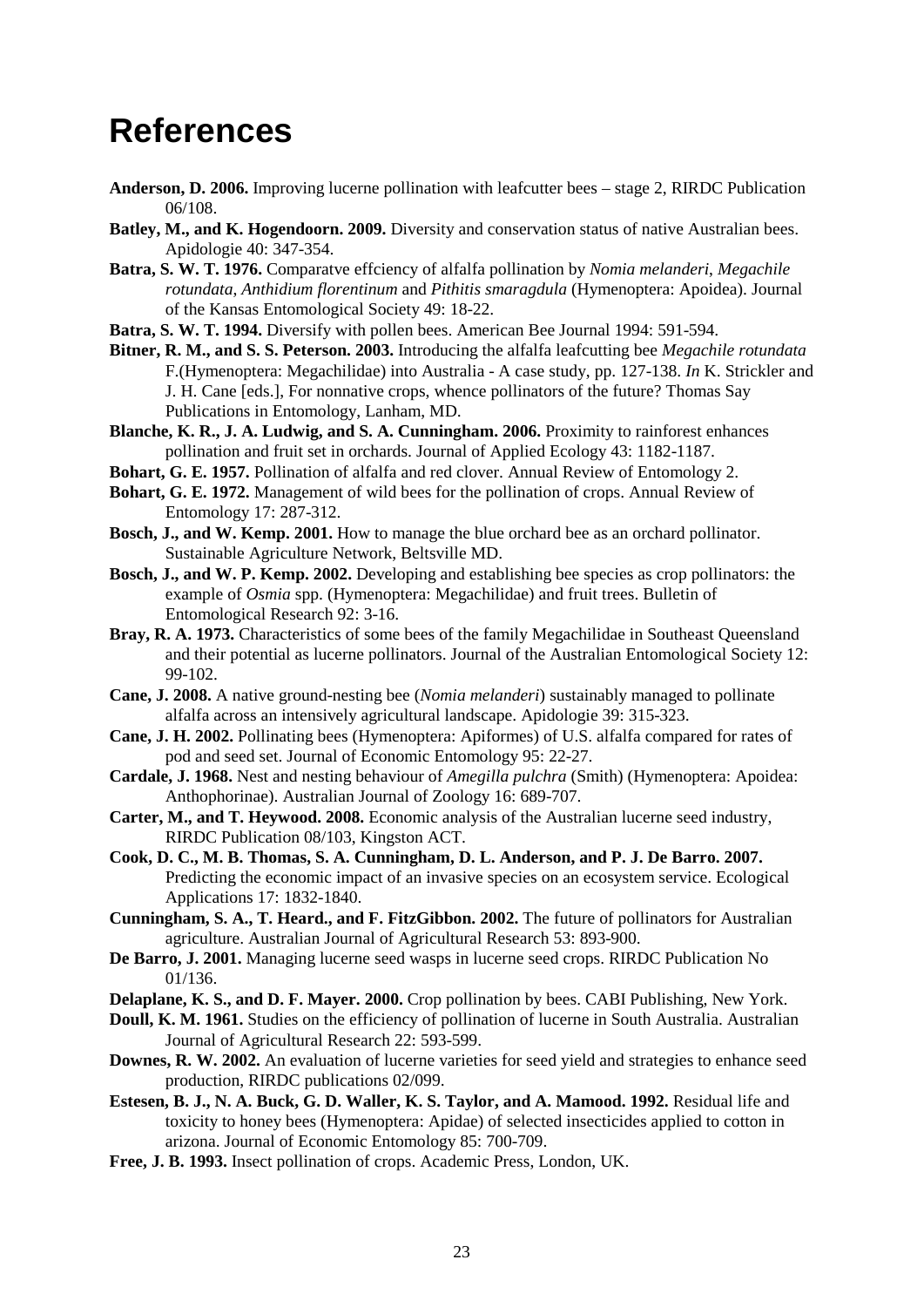- **Freitas, B. M., and J. H. d. Oliveira Filho. 2003.** Ninhos racionais para mamangava (*Xylocopa frontalis*) na polinização do maracujá-amarelo (*Passiflora edulis*). Branco Santander, Fortaleza, Brasil.
- **Gerling, D., P. J. Hurd, and A. Hefetz. 1981.** In-nest behavior of the carpenter bee *Xylocopa pubescens* Spinola (Hymenoptera: Anthophoridae). J Kansas Ent.Soc 54: 209-218.
- **Gordon, J., and L. Davis. 2003.** Valuing honeybee pollination., Rural Industries Research and Development Corporation, RIRDC, Canberra.
- **Hobbs, G. A., and C. E. Lilly. 1955.** Factors affecting efficiencies of honeybees (Hymenoptera: Apidae) as pollinators of alfalfa in southern Alberta. Canadian Journal of Agricultural Science 35: 422-432.
- **Hogendoorn, K. 2011.** Development of native bees as pollinators of vegetable seed crops. HAL report VG08179.
- **Hogendoorn, K., S. Coventry, and M. A. Keller. 2007.** Foraging behaviour of a blue banded bee, *Amegilla chlorocyanea* in greenhouses: implications for use as tomato pollinators. Apidologie 38: 86-92.
- **Hogendoorn, K., F. Bartholomaeus, and K. MA. 2010.** Chemical and sensory comparison of tomatoes pollinated by bees and by a pollination wand. Journal of Economic Entomology 103: 1286-1292.
- **Hogendoorn, K., C. L. Gross, M. Sedgley, and M. A. Keller. 2006.** Increased tomato yield through pollination by native Australian *Amegilla chlorocyanea* (Hymenoptera : Anthophoridae). Journal of Economic Entomology 99: 828-833.
- **Johansen, C. A. 1977.** Pesticides and pollinators. Annual Review of Entomology 22: 172 199.
- **Keogh, R., A. Robinson, and I. Mullins. 2010.** Pollination aware The real value of pollination in Australia. *In* RIRDC [ed.], Report 10-081. RIRDC, Canberra.
- **King, J. 1994.** The bee family Megachilidae (Hymenoptera: Apoidea) in Australia. I, Morphology of the genus *Chalicodoma* Lepeletier, and a revision of the subgenus *Hackeriapis* Cockerell. Invertebrate Taxonomy 8: 1373-1419.
- **Kraus, B., and R. E. Page. 1995.** Effect of *Varroa jacobsoni* (Mesostigmata: Varroidae) on feral Apis mellifera (Hymenoptera: Apidae) in California. Environmental Entomology 24: 1473- 1480.
- **Kremen, C., N. M. Williams, M. A. Aizen, B. Gemmill-Herren, G. LeBuhn, R. Minckley, L. Packer, S. G. Potts, T. Roulston, I. Steffan-Dewenter, D. P. Vazquez, R. Winfree, L. Adams, E. E. Crone, S. S. Greenleaf, T. H. Keitt, A. M. Klein, J. Regetz, and T. H. Ricketts. 2007.** Pollination and other ecosystem services produced by mobile organisms: a conceptual framework for the effects of land-use change. Ecology Letters 10: 299-314.
- **Kukuk, P. F., W. S.A., and J. A. 1998.** Mutualistic benefits generate an unequal distribution of risky activities among unrelated group members. Naturwissenschaften 85: 445-449.
- **Maelzer, D. A., and D. E. Pinnock. 1983.** Pollination of lucerne seed crops. Annual Report, Waite Institute 82/83: 127.
- **McManus, M., K. Henry, J. Hannay, and M. Wurst. 2010.** Locust management in grain crops and pastures. Government of South Australia, PIRSA Factsheet 10/10.
- **Michener, C. D. 1953.** Comparative morphological and systematic studies of bee larvae with a key to the families of hymenopterous larvae. University of Kansas Science Bulletin 35: 987-1102.
- **Michener, C. D. 2000.** The bees of the world. John Hopkins UP, Baltimore.
- **Morthorpe, K. J., W. A. Jones, R. K.M., and R. H. Holtkamp. 1990.** DAN 5H-Pollination efficiency and management of honeybees in Lucerne seed production. NSW Agriculture and Fisheries Final Report.
- **Noldus, L. P. J. J. 1991.** The Observer: A software system for collection and analysis of observational data. Behavior Research Methods, Instruments and Computers 23: 415-429.
- **Parker, F. D., and V. J. Tepedino. 1982.** Maternal influence on diapause in the alfalfa leafcutting bee *Megachile rotundata* (F) (Hymenoptera, Megachilidae). Annals of the Entomological Society of America 75: 407-410.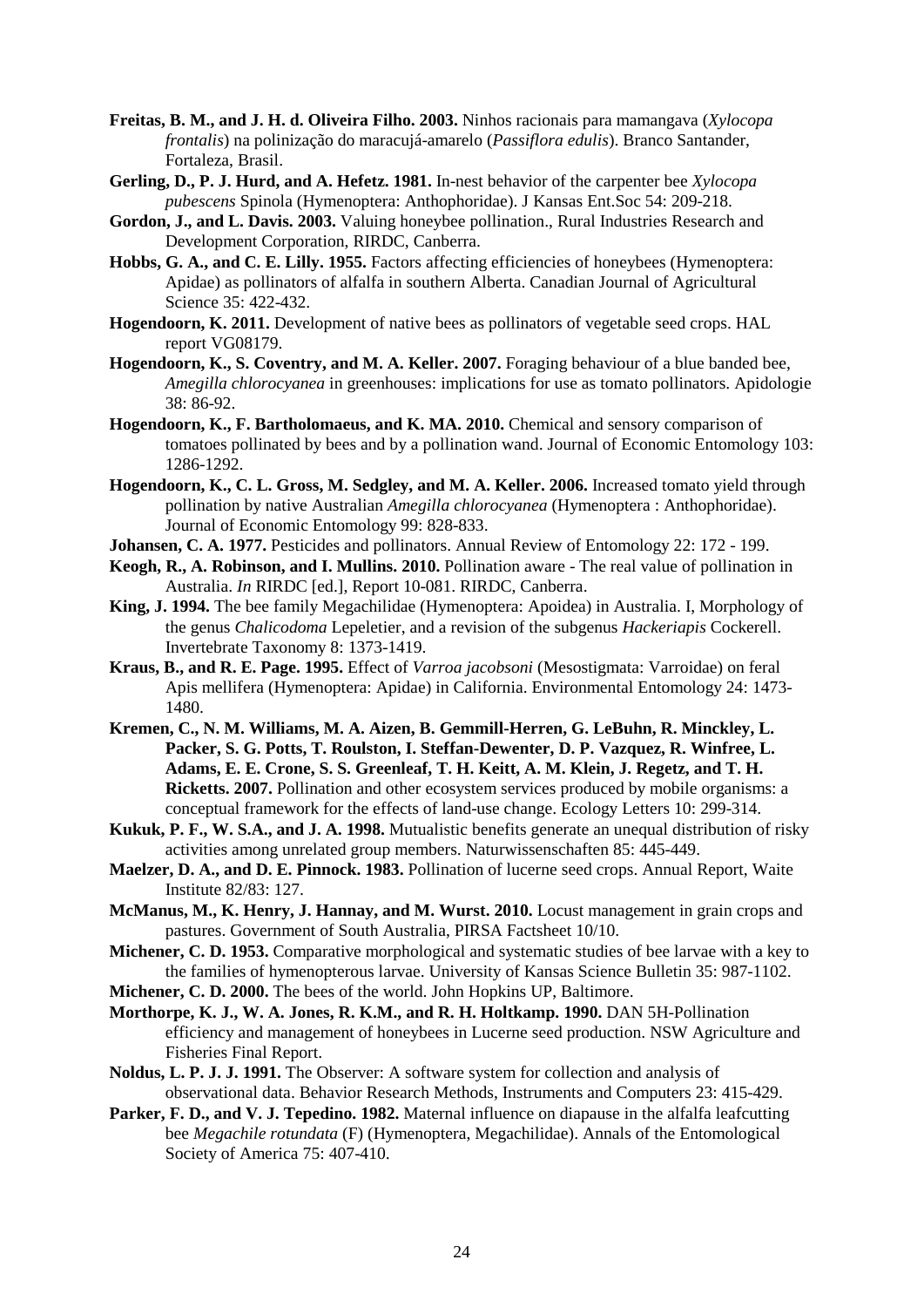- Popic, T. J., G. M. Wardle, and Y. C. Davila. 2012. Flower-visitor networks only partially predict the function of pollen transport by bees. Austral Ecology: no-no.
- **Reinhardt, J. F. 1952.** Some responses of honeybees to alfalfa flowers. American Naturalist 86: 257- 275.
- **Richards, K. W. 1984.** Alfalfa leafcutter bee management in Western Canada. . Agriculture Canada.
- **Ricketts, T. H., J. Regetz, I. Steffan-Dewenter, S. A. Cunningham, C. Kremen, A. Bogdanski, B. Gemmill-Herren, S. S. Greenleaf, A. M. Klein, M. M. Mayfield, L. A. Morandin, A. Ochieng, and B. F. Viana. 2008.** Landscape effects on crop pollination services: are there general patterns? Ecology Letters 11: 499-515.
- **Smith, A. R., W. T. Wcislo, and S. O'Donnell. 2003.** Assured fitness returns favor sociality in a mass-provisioning sweat bee, *Megalopta genalis* (Hymenoptera: Halictidae). Behavioral Ecology and Sociobiology 54: 14-21.
- **Somerville, D. 2002.** Lucerne pollination. Agnote DAI-134. DPI NSW.
- **Standifer, L. 1967.** A comparison of the protein quality of pollens for growth-stimulation of the hypopharyngeal glands and longevity of honey bees, *Apis mellifera* L. (Hymenoptera: Apidae). Insectes Sociaux 14: 415-425.
- **Stephen, W. P. 1955.** Alfalfa pollination in Manitoba. Journal of Economic Entomology 48: 543 548.
- **Stephen, W. P., and S. Rao. 2005.** Unscented color traps for non-Apis bees (Hymenoptera: Apiformes). Journal of the Kansas Entomological Society 78: 373-380.
- **Tysdal, H. M. 1940.** Is tripping necessary for seed setting in alfalfa? Journal of the American Society for Agronomy 32: 515-535.
- **Vansell, G. H., and F. E. Todd. 1946.** Alfalfa tripping by insects. Journal of the American Society for Agronomy 38: 470 - 488.
- **Walker, K. 1986.** Revision of the Australian species of the genus *Homalictus* (Hymenoptera: Halictidae). Memoirs of the Museum of Victoria 47: 105-200.
- **Walker, K. 1995.** Revision of the Australian native bee subgenus *Lasioglossum* (*Chilalictus*) (Hymenoptera: Halictidae). Memoirs of the Museum of Victoria 55: 1-423.
- **Walker, K. 2012.** Native bees of Australia database. http://flyaqis.mov.vic.gov.au/bees/ accessed May 2012.
- **Whitehorn, P. R., S. O'Connor, F. L. Wackers, and D. Goulson. 2012.** Neonicotinoid pesticide reduces bumble bee colony growth and queen production. Science 336: 351-352.
- **Winfree, R., T. Griswold, and C. Kremen. 2007.** Effect of human disturbance on bee communities in a forested ecosystem. Conservation Biology 21: 213-223.
- **Woodward, D. 1994.** Predators and parasitoids of *Megachile rotundata* in South Australia. Journal of the Australian Entomological Society 33: 13-15.
- **Woodward, D. 1996.** Monitoring for impact of the introduced leafcutting bee, *Megachile rotundata*, near release sites in South Australia. Journal of the Australian Entomological Society 35: 187- 191.
- **Zammit, J., K. Hogendoorn, and M. P. Schwarz. 2008.** Strong constraints to independent nesting in a facultatively social bee: quantifying the effects of enemies-at-the-nest. Insectes Sociaux 55: 74-78.